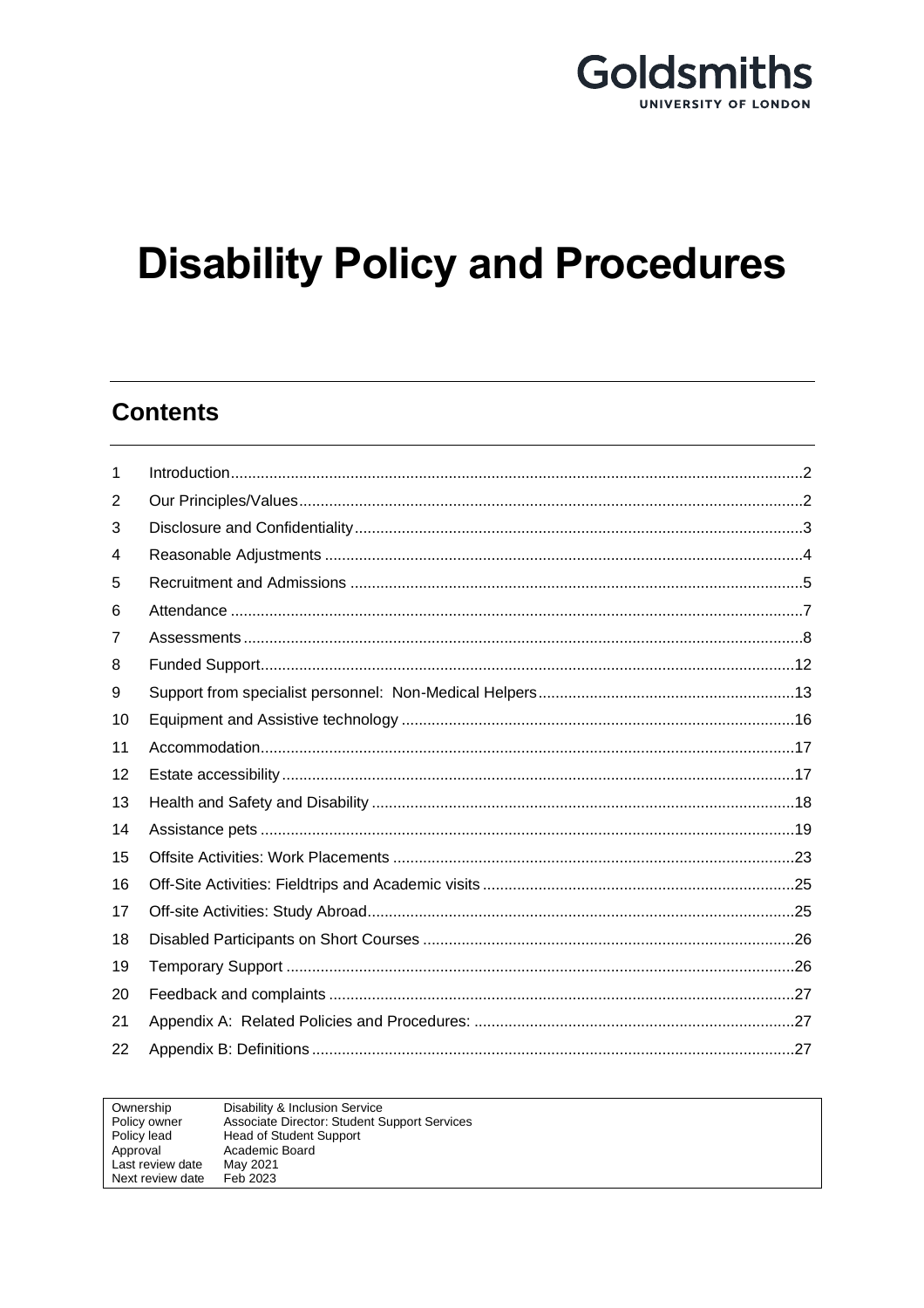## <span id="page-1-0"></span>**1 Introduction**

- $1.1$ Goldsmiths, University of London (hereafter known as 'the College') is committed to ensuring equality of opportunity for its students and understands the value that diversity brings to the institution. The College aims to ensure that all students achieve their academic potential and that no student is unreasonably disadvantaged because of a disability when applying to and studying at the College. This policy sets out the College's commitment to its disabled students. It is written primarily to ensure all departments are clear on their responsibilities and how to enact them. The policy is available to students so that they can understand how the College enacts its responsibilities.
- $1.2$ The Disability and Inclusion Service (hereafter known as 'DIS') exists to ensure that the College is an inclusive, accessible environment for its students.
- $1.3$ Whilst 'disability' is being used in terminology because of the Disability Discrimination Act, the overall direction of travel is towards inclusion and related terminology (in part because of the merging together of inclusion legislation i.e. the Equality Act 2010).
- $1.4$ Additionally, DIS works with large numbers of students who may not identify with the term 'disability' e.g. some students with dyslexia, mental health difficulties, Autistic Spectrum Conditions.

# <span id="page-1-1"></span>**2 Our Principles/Values**

- $2.1$ The College celebrates its diverse student population and is committed to delivering an inclusive environment conducive to every single student discovering and fulfilling their academic excellence.
- $2.2$ This policy helps the College enact the social model of disability. The social model draws on the idea that people are disabled by the way the society is organised rather than by their impairment or difference. There is a recognition within the social model that there is a great deal that society can do to reduce, and ultimately remove, some of these societal barriers that are disabling, and that this task is the responsibility of society as a whole, rather than the disabled person.
- $2.3$ The College's inclusive approach is underpinned by the legal framework of the Equality Act (2010), wider equality duties and by the College's strategic and operational plans.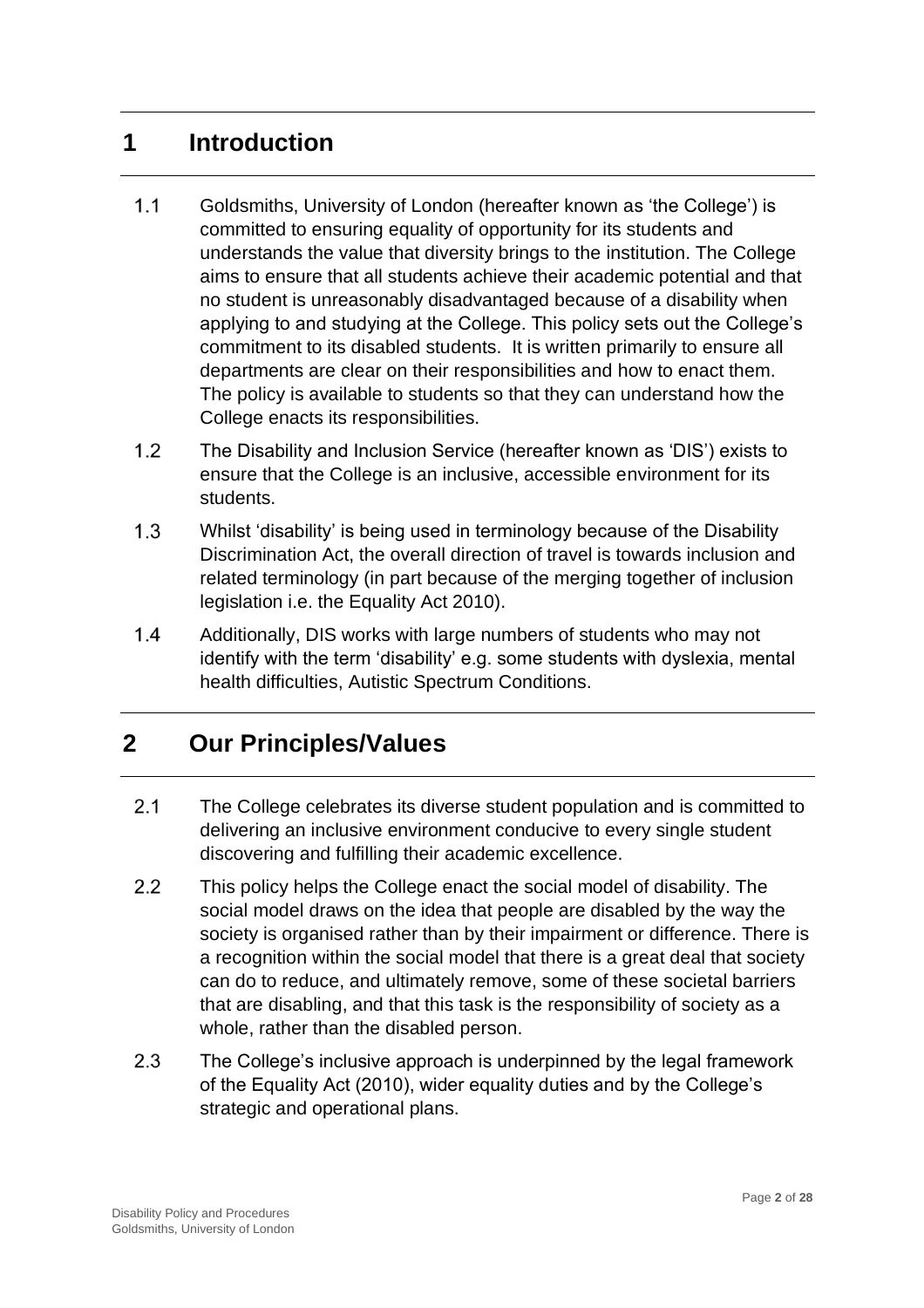- $2.4$ When applied to an education setting, the social model of disability and equality legislation mean that Professional Services and Academic Departments will need to look for inclusive practice in all aspects of service and programme design and delivery. The commitment is to offer a learning environment which is as barrier-free as possible.
- $2.5$ When it is not possible to remove all barriers to the College environment by inclusive design and delivery, the College makes the commitment, in line with its duties under Section 20 of the Equality Act 2010, to put in place reasonable adjustments so that disabled students are not put at a disadvantage in relation to their non-disabled peers.
- $2.6$ The duty to provide an accessible environment and reasonable adjustments is owed to all disabled students who undertake a course at the College, whatever the level or duration of their course, and whichever their country of origin.
- $2.7$ The type and level of adjustments and support will differ between students depending on:
	- the impact of individuals' disability on their studies
	- whether the student is in attendance or not (see point 8.11)

## <span id="page-2-0"></span>**3 Disclosure and Confidentiality**

- $3.1$ A student can communicate to the College that they have a disability at enquiry, application stage, during their programme, on graduation.
- $3.2$ When disclosing their disability as part of the application process, the student will be automatically directed to the DIS who will follow up with the student to provide information and guidance about support or to set up the formal disability support process.
- $3.3$ A student may disclose their disability to anybody in the institution.
- $3.4$ In line with the Equality Act, when a student discloses a disability to any member of staff, then the College is deemed to know about that student's disability and has a duty to act on this disclosure with a formal offer of support.
- $3.5$ In all cases, the member of staff receiving the disclosure will point the student in the direction of DIS where the formal offer of support can take place and the process of assessing the reasonable adjustments required can be initiated.
- $3.6$ The DIS registration and assessment process involves recording the level of disclosure agreed by the student: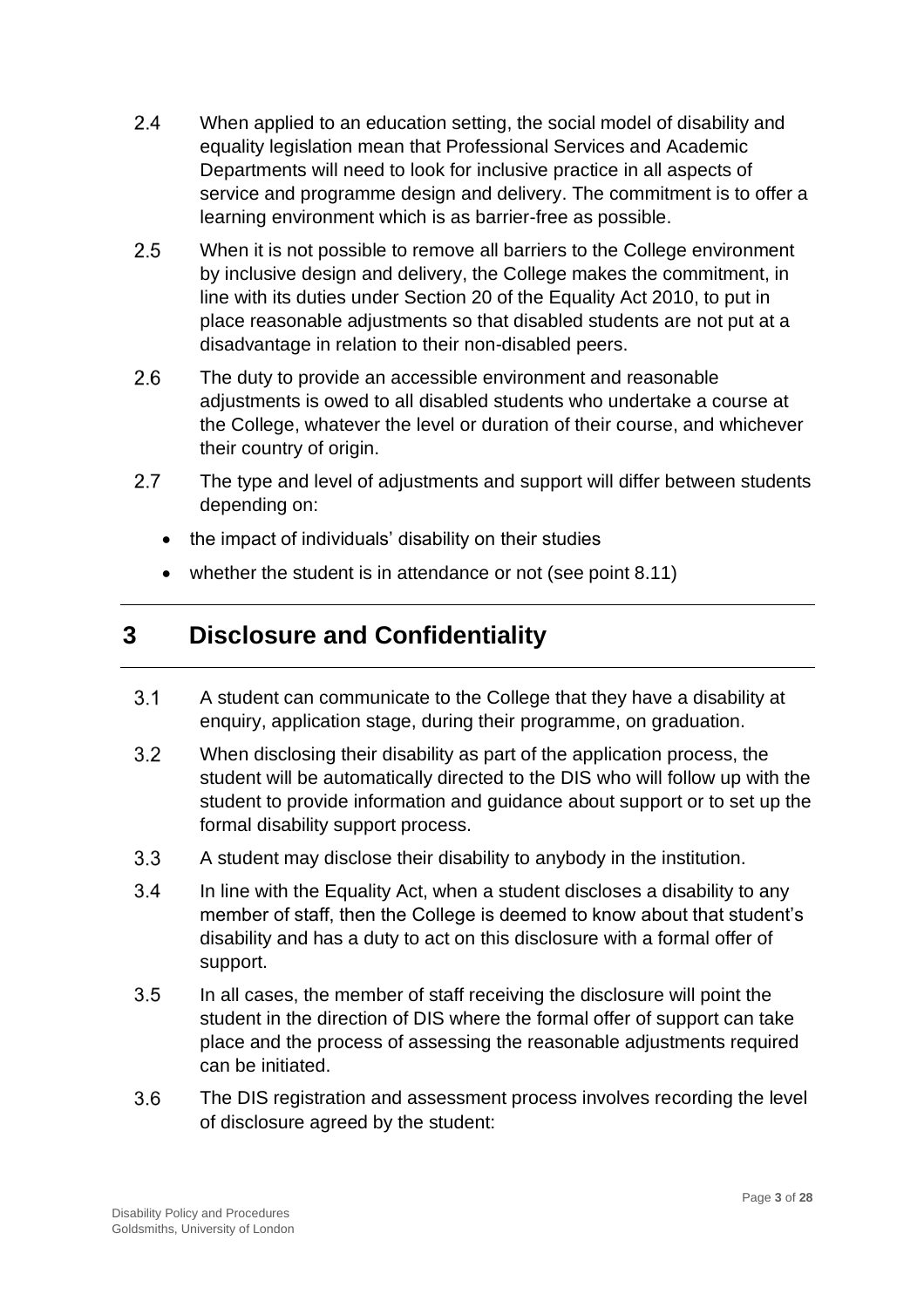- Full disclosure: the student decides to share the name of their disability/diagnosis of condition, its impact on studies, the adjustments and support needed with all relevant departments involved in implementing the support/adjustments
- Limited disclosure: the student decides to only share the adjustments and support needed
- No disclosure: the student decides not share any of the above and therefore, no support or adjustments can be put in place
- $3.7$ DIS records the relevant support, adjustment and disability information in relation to the level of disclosure received in the Reasonable Adjustments Support Agreement (RASA) – see section 4.
- $3.8$ Students may at any point withdraw consent for the disclosed information to be shared at any point but this will limit the College's ability to implement support and adjustments.

## <span id="page-3-0"></span>**4 Reasonable Adjustments**

- $4.1$ The Equality Act 2010 imposes a duty on the College to make Reasonable Adjustments to remove the barriers that have persisted despite inclusive design and practices.
- 4.2 The duty to make reasonable adjustments applies to three instances:
	- where a provision, criteria or practice places a disabled student at a particular disadvantage compared to non-disabled students
	- where a physical feature puts a disabled student at a disadvantage
	- where a lack of auxiliary aids puts a disabled person at a disadvantage
- 4.3 This duty is anticipatory and means that the College will take certain measures for disabled students that it would not have to take for their nondisabled peers. Equally, some reasonable adjustments will apply to some disabled students but not to others, depending upon what is considered reasonable in their particular circumstances.
- $4.4$ Reasonable adjustments will be implemented by DIS through a Reasonable Adjustment Support Agreement (RASA).
- $4.4.1$ The RASA will be co-created with the student and informed by supporting documentation (medical reports or Specialist Specific Learning Difficulty Reports). It will consider the adjustments needed to minimise the impact that disability has on the student's studies, therefore will be aimed at removing the barriers to their learning.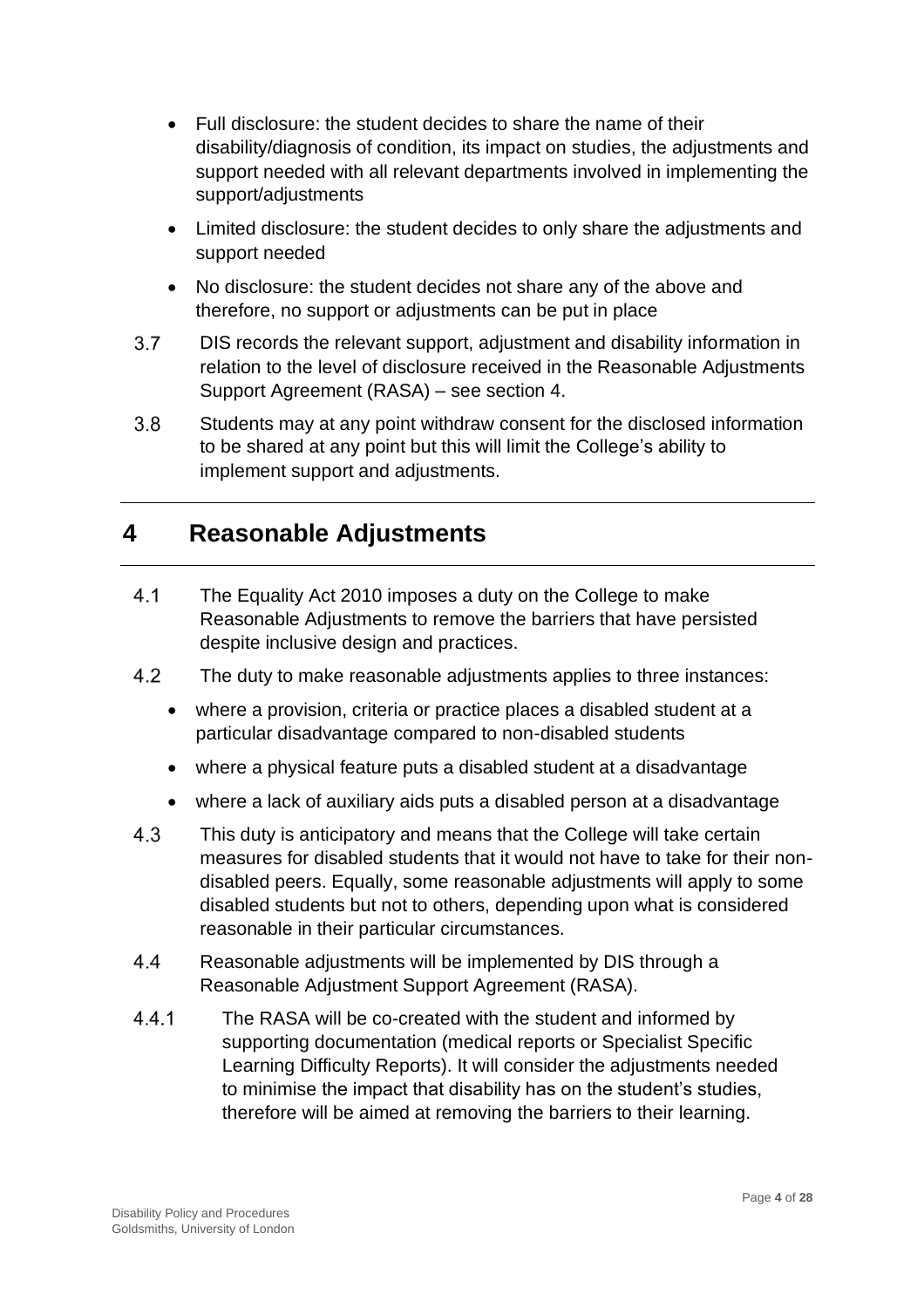- 4.4.2 .The College follows DSA evidence requirements when requesting and accepting supporting documentation needed for a RASA.
- 4.4.3 It is the student's responsibility to provide the correct supporting documentation of their disability, officially translated in English.
- 444 Interim support arrangements may be put in place to minimise disadvantage whilst the student gathers the required supporting documentation.
- 4.4.5 The RASA is valid for the duration of the student's course.
- 4.4.6 It is the student's responsibility to inform DIS of any changes to their programme that might impact the effectiveness of the reasonable adjustments that have been put in place.
- 4.4.7 The student can request the RASA to be updated at any point, should there be any changes in their circumstances or if the identified adjustments no longer meet the student's needs.
- 4.4.8 The student may be required to provide updated supporting documentation when requesting a change to their RASA.
- 4.4.9 It is the Disability Adviser's responsibility to oversee the production of the RASA from first contact with the student to distribution of the RASA to the relevant departments and professional services.
- 4.4.10 It is the responsibility of the named departmental contacts receiving the RASA from DIS to disseminate the information to the relevant people in their department, in line with GDPR, in order to implement the adjustments.
- 4.4.11 Training on Reasonable Adjustments can be sought via Staff Development.

## <span id="page-4-0"></span>**5 Recruitment and Admissions**

- $5.1$ Disabled people have a legal right to access and benefit from learning opportunities offered by the College.
- $5.2$ DIS will participate in open days and evenings, and encourage disabled applicants to visit where possible to find out about the facilities and support available at the College.
- 5.3 Disabled applicants will be evaluated for admission using the same academic criteria and where required, evidence of motivation and suitability for the intended study, as all other applicants for the same course.
- 5.4 Support requirements will be addressed separately.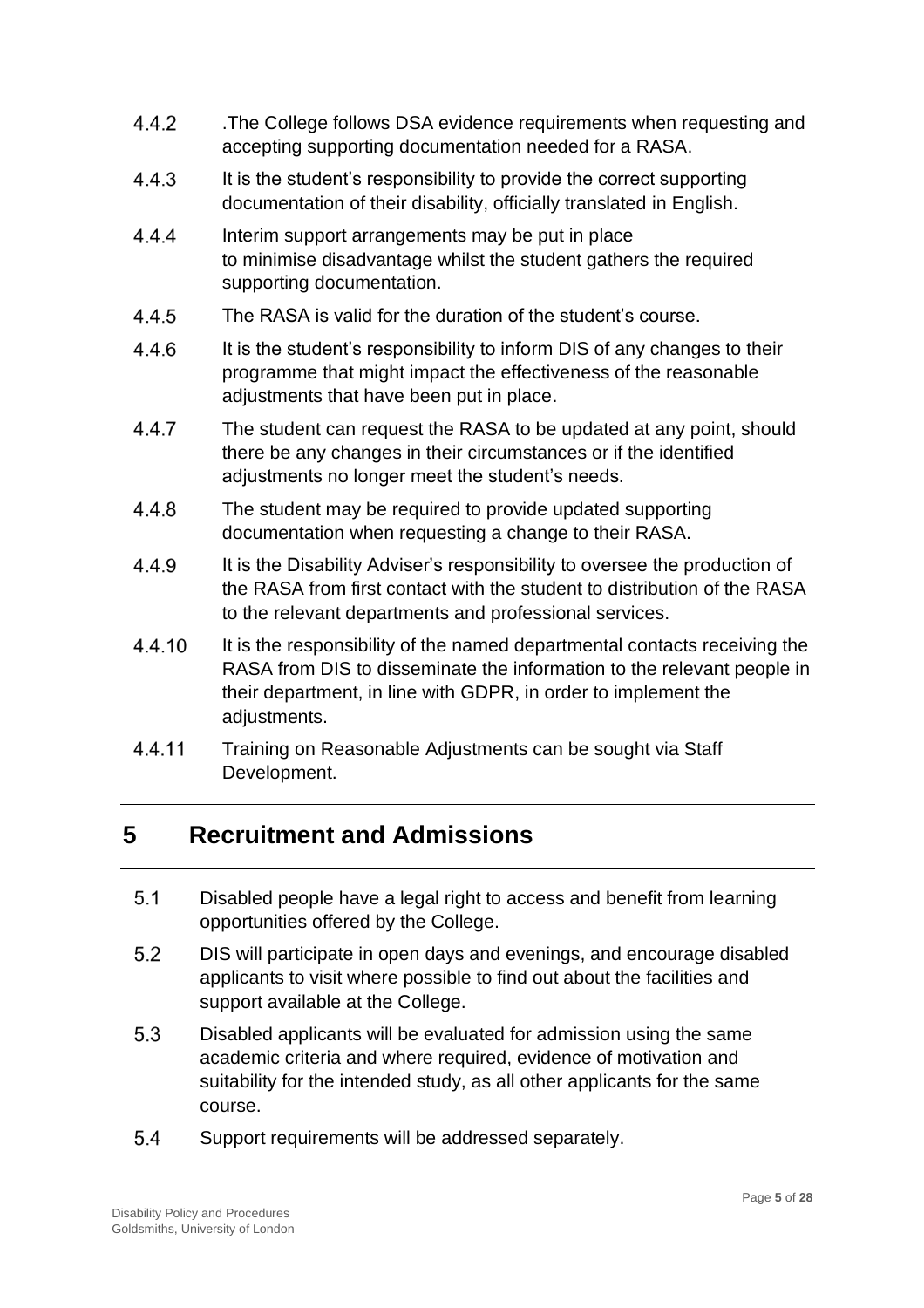- $5.5$ In line with inclusive design principles, the College will regularly review admissions criteria to ensure that they create no unnecessary barriers for disabled people.
- 5.6 Applicants who declare a disability on their application to the College will be contacted to initiate the drawing up of a RASA. They can also approach DIS directly.
- 5.7 There may be a need to make reasonable adjustments to some selection activities that applicants have to take part in before being offered a place (i.e. interviews) in order not to put the prospective student at a disadvantage due to a disability.
- $5.7.1$ The applicant will be able to indicate a need for adjustments when they confirm their participation in any required selection activity.
- $5.7.2$ The staff member organising the activity can seek advice from DIS as to the appropriate adjustment required. Such adjustment will be determined on a case-by-case basis.
- 5.8 No academically qualified applicant will be refused a place at the College on the grounds of disability alone. Every opportunity will be provided for full consideration of the specific support or facilities required for disabled applicants and all reasonable adjustments will be made.
- 5.9 Admissions Tutors are expected to seek advice from DIS whenever there is a concern about the impact of a disability on a student's opportunity to follow a course. In discussion with the disabled applicant, the College will do all it can to make reasonable adjustments and to make available any necessary provision, to allow students to accept the offer of a place.
- $5.10$ The College may, very rarely, reject an application after considering all adjustments needed if:
	- The Competence Standards of the course could not be maintained as a result of making all adjustments needed. In such instances, the College will demonstrate that the "competence standards" are objectively justifiable
	- . The only adjustments possible and necessary to enabling full access creates unavoidable health and safety concerns.
	- When barriers caused by professional requirements and/or by regulations of professional bodies preclude membership by people with specific impairments
- $5.11$ Disabled applicants may apply for all scholarships and bursaries for which they meet eligibility requirements and will be considered on an equal basis with other eligible applicants.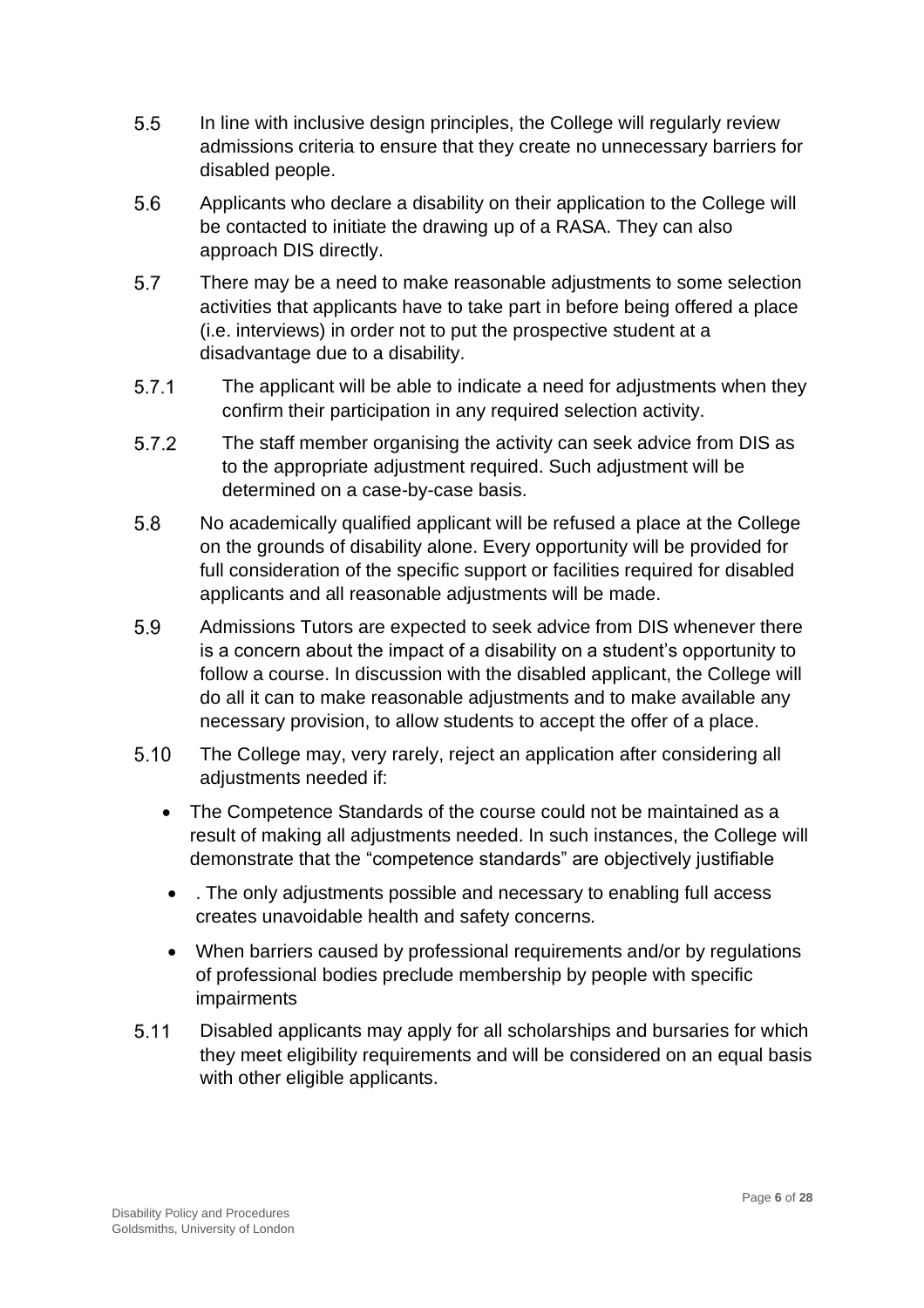$5.12$ Disabled applicants will be evaluated for scholarships or bursaries using the same selection criteria and where required, evidence of criteria such as residence in a qualifying area or family income, as all other applicants for the same scholarship or bursary. Where there are selection activities additional to the award application form (such as an interview), reasonable adjustments will be made to remove any barriers for disabled people.

#### <span id="page-6-0"></span>**6 Attendance**

- $6.1$ Where a student's attendance or punctuality are impacted by a disabilityrelated reason, an attendance/punctuality adjustment may be put in place for this student.
- 6.2 An attendance adjustment would not be possible where:
	- the level of absence requested would put the student at a substantial disadvantage in relation to those who can attend;
	- there is a core competency requiring attendance;
	- there are external attendance-related competencies dictated by Professional Body accreditation;
	- there are other legislative requirements such as immigration
- 6.3 An attendance adjustment may also cover a student needing to enter/leave the class late/early and/or for a short break.
- 6.3.1 It is the student's responsibility not to disturb the class or the learning of others when leaving or re-joining the cohort.
- In some rare instances, students may be refused re-entry if they have 6.3.2 missed key instructions designed to ensure everybody's safety In this case, the tutor taking the class should make all reasonable attempts to forewarn the student of this before the session start and to arrange alternative ways for them to catch up on the learning the student would have missed.
- 64 If a student misses an occasional taught session for a disabilityrelated reason, they must notify the class Tutor of their absence in accordance with the arrangements set out in the College's Student Attendance Policy. The tutor can then offer advice on ways to catch up with the session missed.
- 6.5 If a department is concerned that a student's absence or punctuality is reaching a level that compromises their progression or retention on the course, they may initiate a Fitness to Study meeting under the Fitness to Study policy.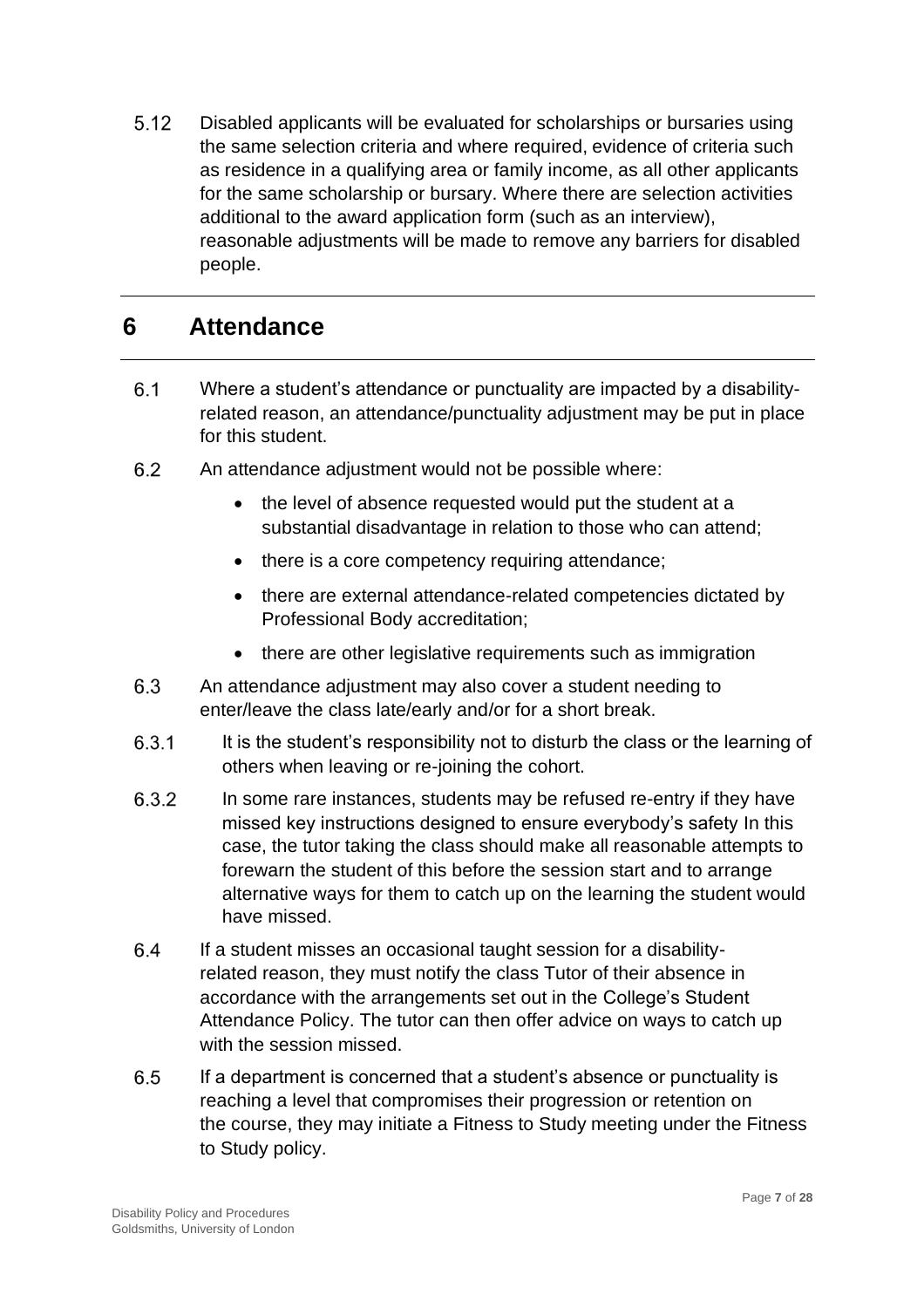#### <span id="page-7-0"></span>**7 Assessments**

- $7.1$ DIS can recommend adjustments to both formative or summative assessment via the RASA.
- $7.2$ A distinction is made between the method of assessment and the competence standards which are being assessed. The duty to make reasonable adjustments applies to the method and/or format, but not to the competence standard.
- $7.3$ Where the particular method of assessment – such as an exam – presents in itself a disadvantage because of the specific disability of a student, the arrangements for the assessment will be adjusted so that the disadvantage is removed to the extent that is reasonable to do so (see 7.13).
- $7.4$ All requests for adjustments to arrangements for examinations must be supported by appropriate documentary evidence of a disability.
- $7.5$ It is the responsibility of the student to provide this documentary evidence.
- 7.6 Recommendations for adjustments to examination arrangements and the required supporting documentation will be evaluated by a Disability Adviser.
- $7.7$ DIS will identify, agree and confirm suitable adjusted examination arrangements with the student, the Assessments Team and the academic department as appropriate.
- 7.8 Approved adjustments to examination arrangements will be recorded on the student's RASA and implemented by the Assessments Team, and where appropriate by academic departments conducting other mid-term examinations or remote (at home) examinations.
- 7.9 These adjustments to examination arrangements may include:
- $7.9.1$ Additional time allowances:
	- The extent of additional writing time allowance which will depend on the needs of the individual student and recommendations made by DIS.
	- Rest breaks supervised if the exam is to be held on site may be recommended in addition to additional writing time allowances.
- 792 Assistive Technology and software may be made available to the student during the examination.
- 7.9.3 Use of specific personnel (as described below) in written examinations: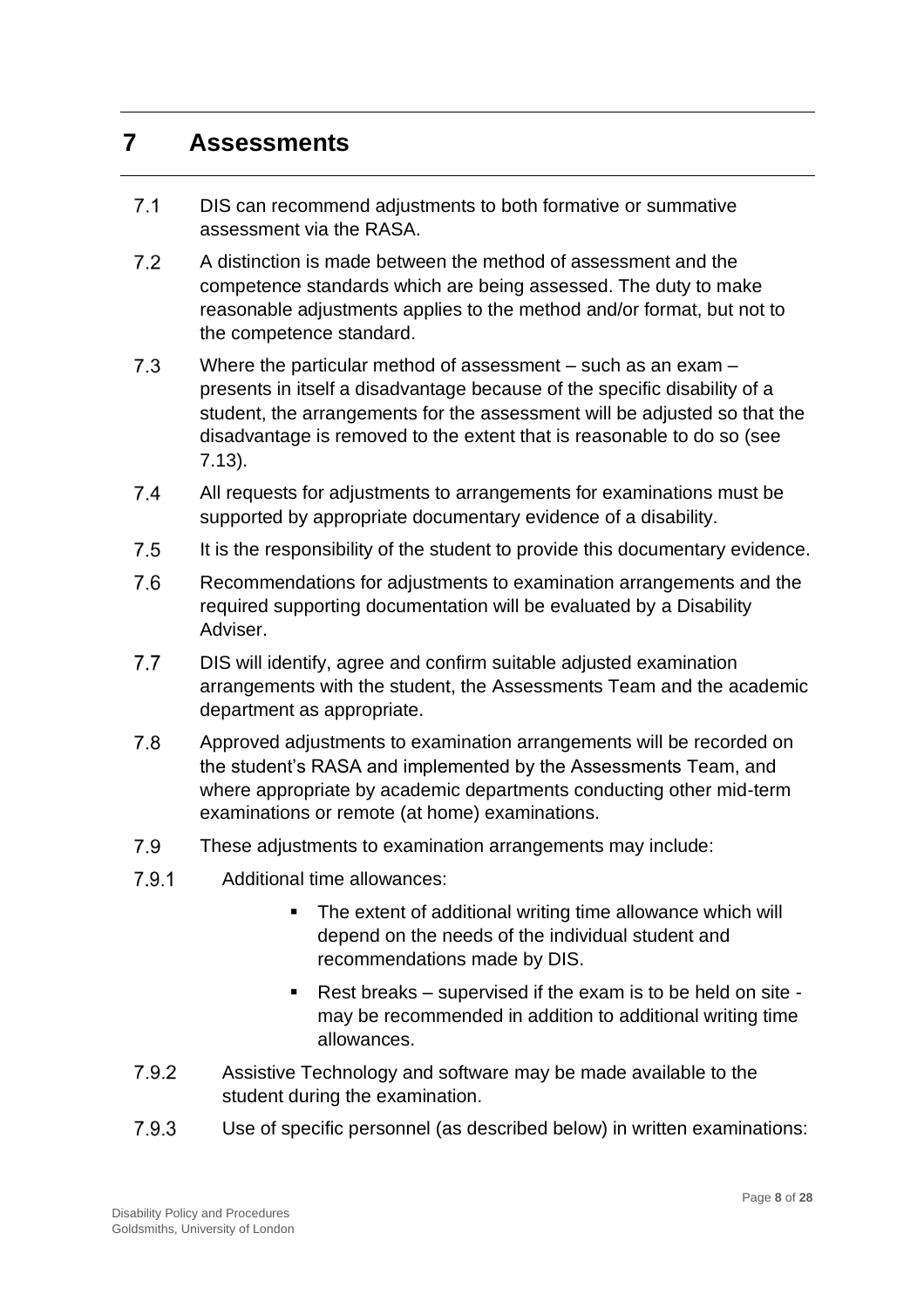- 7.9.3.1 For onsite examinations, scribes may be made available to disabled students who require an alternative format to handwriting/typing/dictation software. Where a scribe is used:
	- Students can request the opportunity to practise with the scribe before an examination and should contact DIS to arrange this
	- Additional time will be allocated for on-site examinations dictated to a scribe and a separate room will be provided
- 7.9.3.2 Readers (on site exams) or screen-reading software (remote at home exams) may be made available to disabled students to read out exam questions and to have the student's own scripted answers re-read.
- 7.9.3.3 Sign Language Interpreter for students whose first language is British Sign Language and who may require a Sign Language Interpreter to sign instructions and exams questions.
- 7.9.4 Specific furniture (ergonomic chair or an adjustable height table/bench) may need to be available to the student in an on-site examination.
- 7.9.5 Specific room allocations for on-site written examinations may be arranged for some disabled students.
- 7.9.6 Alternative Examination Scheduling – such as appropriate spacing out of exams, alterations in exam start and finish times – can be provided where appropriate and required*.*
- 7.9.6.1 In order to respect the integrity of on-site examinations, an altered examination schedule may require the student to be put in supervised "exams quarantine" until their delayed start/finish and may require alternative examination questions if the exam is held on another day.
- 7.9.6.2 It will be the responsibility of the academic department to arrange onsite exams quarantine.
- 7.9.6.3 It will be the responsibility of the academic department to oversee the production of alternative exam questions when the exams are held on a different day.
- $7.10$ DIS must notify the Assessments Team of all on-site examination adjustments prior to the release of the final exam timetable.
- $7.10.1$ In exceptional circumstances, it may be possible to make some reasonable adjustments after this date where these adjustments do not affect the scheduling of examinations.
- 7.10.2 Where this is not possible, the student will be advised to defer the assessment.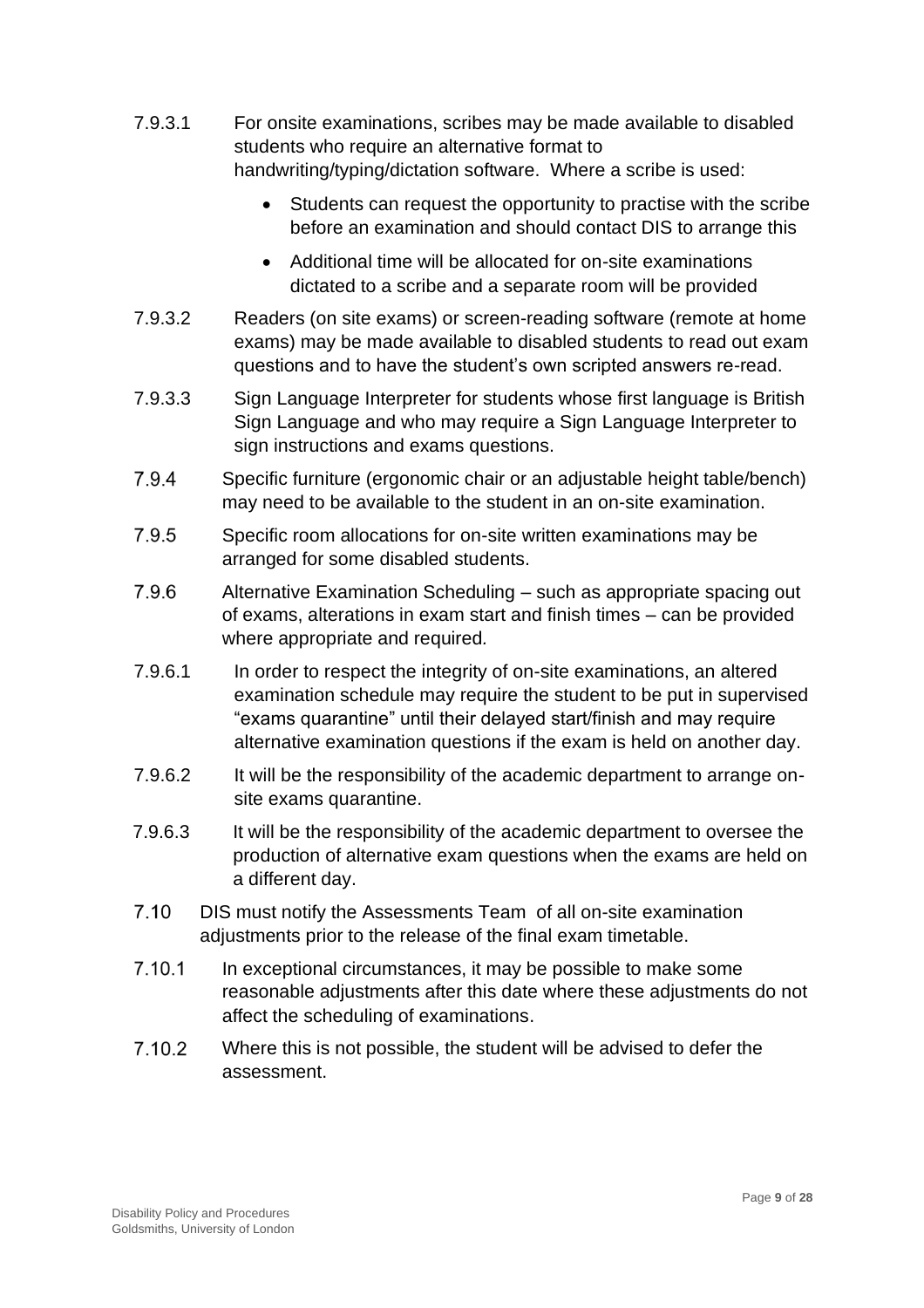- $7.11$ Academic departments are responsible for implementing reasonable modifications or adjustments for examinations and other forms of assessment held outside the main College examination period or not held on site. This includes the organisation of all alternative exams arrangements mentioned above.
- $7.12$ DIS will provide appropriate training for Examination Invigilators who will be invigilating on-site examinations where there are specific arrangements for disabled students.
- $7.13$ In some cases, it will not be reasonable to make the above exam arrangements as recommended by DIS. It may be that:
	- the integrity of the examination will be compromised by the alternative exams adjustment
	- It will be materially impossible to implement the reasonable adiustment
	- The combination of the adjustments recommended may exacerbate the disadvantage posed by the exam. For example, the amount of extra time recommended, combined with that of rest breaks, makes the exam too long
	- The additional measures brought to the existing method of assessment will not be sufficient to remove the disadvantage
- $7.14$ In those cases, DIS and the department will organise an alternative form of assessment where possible under 7.15 and 7.16 below.
- $7.15$ Any alternative assessment method should take into account the need to ensure that the published learning outcomes of the course are met and that competence standards are not compromised. Therefore, a conversation between the academic department, DIS and the student will be needed to propose a suitable alternative.
- 7.16 The decision on whether to agree to an alternative assessment rests with the Chair of the Learning, Teaching and Student Experience Committee.
- 7.17 Adjustments to deadlines can be made via the RASA on the basis of an identified disability-related barrier that prevents the student from meeting the deadline. This could be related to a long-term mental or physical health condition or a Specific Learning Difficulty (SpLD).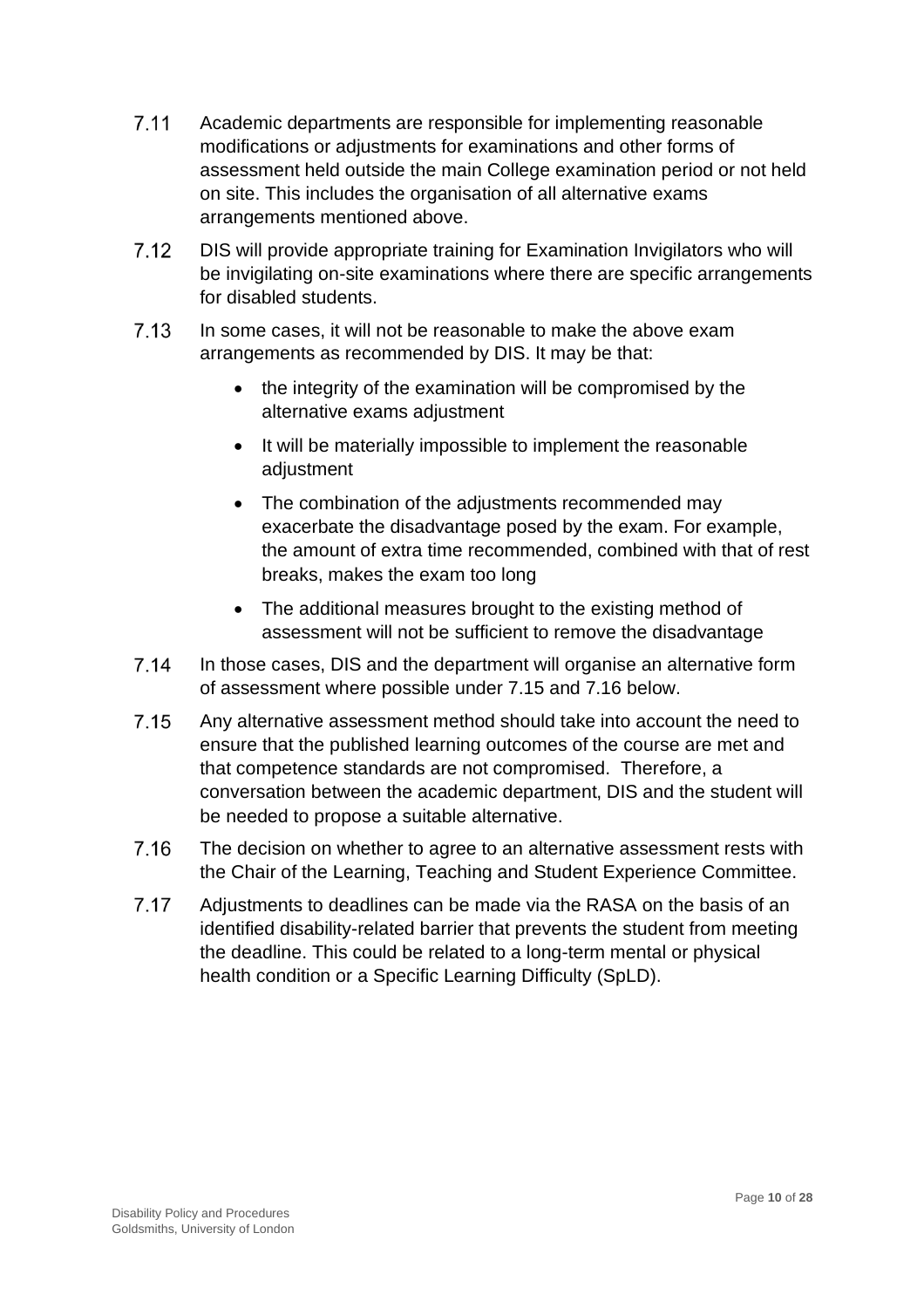- 7.18 A RASA deadline extension of two calendar weeks (10 working days) will be offered to all disabled students with a RASA for their coursework submission.
- 7.18.1 Except in instances where the original amount of time provided to complete the assessment is less than two calendar weeks (10 working days), where a student is required to present a degree show or give a performance on a specific date, where group work is involved; where keeping to a deadline is part of the assessed learning outcomes, or where the completion of the work is linked to external deadlines, e.g. placements or clinical settings.
- 7.18.2 Academic Departments may wish to consult with DIS to establish a reasonable proportionate extension under any of the categories listed above or discuss other reasonable adjustments.
- 7.19 Such RASA Coursework extension will not be applied to timed examinations (whether these are held onsite or take the form of takehome exam papers). Exams adjustments as described in 7.9 will be applied instead in this case.
- 7.20 A reasonable adjustment made to a deadline, exam or take home paper does not prevent a disabled student from additionally applying for extenuating circumstances in line with the Extenuating Circumstances Policy that is - where the extenuating circumstances are not related to the student's disability unless the need for a further extension results from a sudden exacerbation of symptoms relating to a fluctuating disability (for example, epilepsy).
- $7.21$ To ensure that students with SpLDs are not treated less favourably than other students for reasons of their disability the College has developed a SpLD coversheet with guidance on how to ensure fair marking for those students.
- It should be noted that some subject areas (e.g. languages) or accrediting  $7.22$ Professional Bodies may assess competence with grammar, spelling and written expression, more explicitly than others. In those cases, it may not be possible to follow this guidance.
- 7.23 Exam Invigilators will be responsible for putting the SpLD coversheet on exam scripts handed in by the student at the end of an exam held on-site, whether the exam is organised by the department or centrally.
- $7.24$ Departments will be responsible for alerting the markers of the need to adhere to the SpLD coversheet when marking the assessment of student.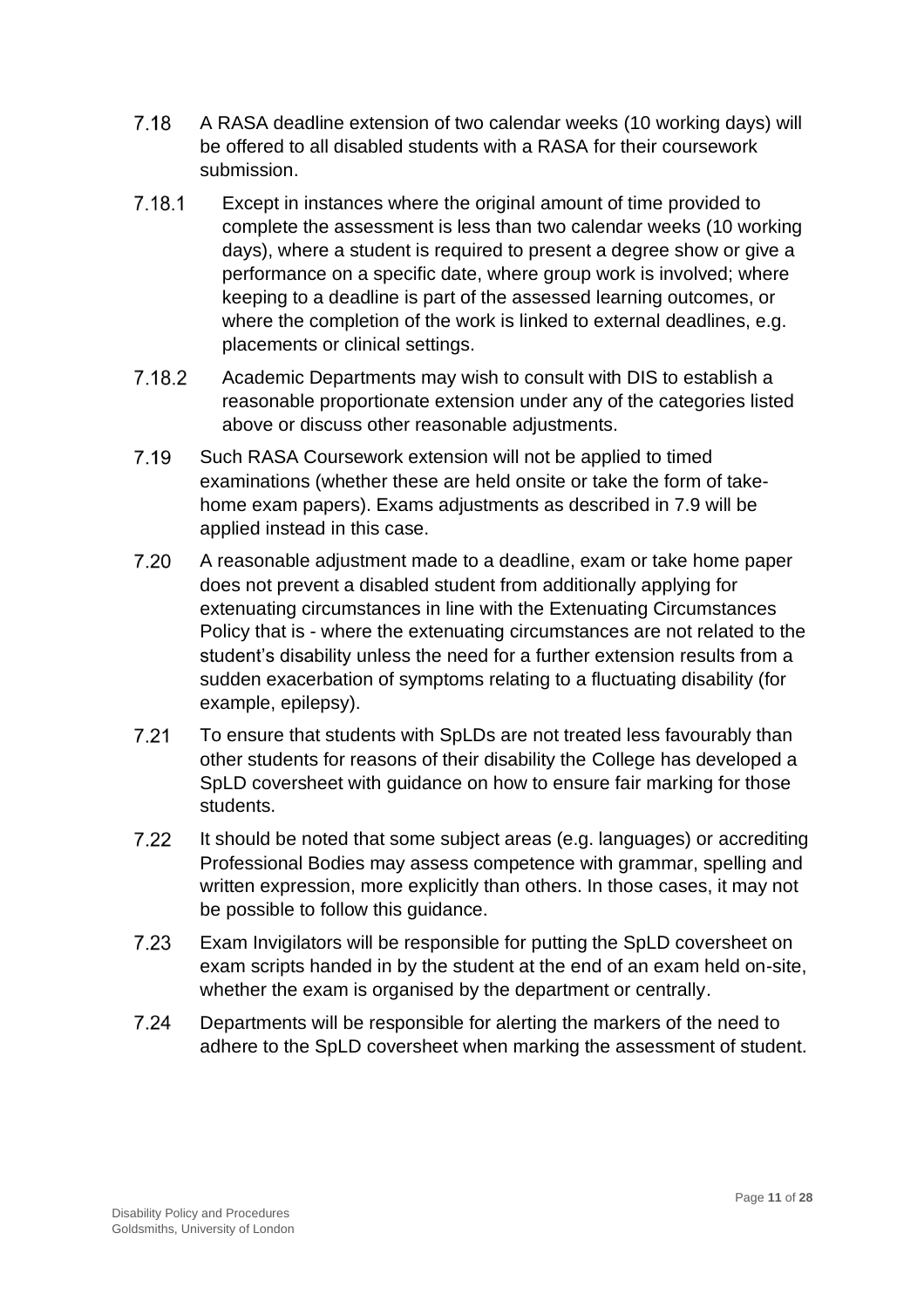## <span id="page-11-0"></span>**8 Funded Support**

- $8.1$ DIS will assist a student to apply for funded support.
- 8.2 Where the student is eligible to apply for Disabled Students Allowances (DSAs), Research Councils Disabled Bursaries, NHS bursary, or Access to Work, a Disability Adviser will signpost them to the relevant application and may assist them in the process if requested.
- 8.3 The College is responsible for funding that is outside of the remit of the DSA (for example Band 1 and 2 of Non-Medical Help, as described in 8.1), or when the funding for the required support exceeds the DSA maximum.
- 8.3.1 Where a student is not eligible for the funding set out in 8.2 (for example International students), DIS will conduct an assessment of study needs and make a recommendation for the support to be paid from the College's Disability Fund.
- 8.3.1.1 Where a Disability Adviser is unable to assess a student's needs inhouse, an application to the College's Disability Fund for a specialist Needs Assessment will be made.
- 8.3.1.2 Where a Disability Adviser receives the external and recognised specialist Needs Assessment, they will make an application to the College's Disability Fund to fund the recommendations.
- 84 Interim funding will be considered in the following instances
- 841 Where there is a delay to receiving funded support through DSAs or Access to Work due to a procedural error or unnecessary delays on the part of the College, funding for interim support will be put in place.
- 8.4.2 Where there is a significant risk of interruption, withdrawal or lack of academic achievement, interim funding (until DSA/Access to Work funding is in place) may be considered on a case-by-case basis.
- 8.5 Interim funding will not be considered if the delay has been caused by the student not engaging with the funding application process.
- 8.6 The College will also refer the student to other possible internal scholarships arrangements (such as Goldsmiths Disability Scholarship) or external funding option if, for example, they would like to undertake a work or study abroad, placement. ).
- 8.7 The College will not fund:
- $8.7.1$ External Counselling or therapeutic support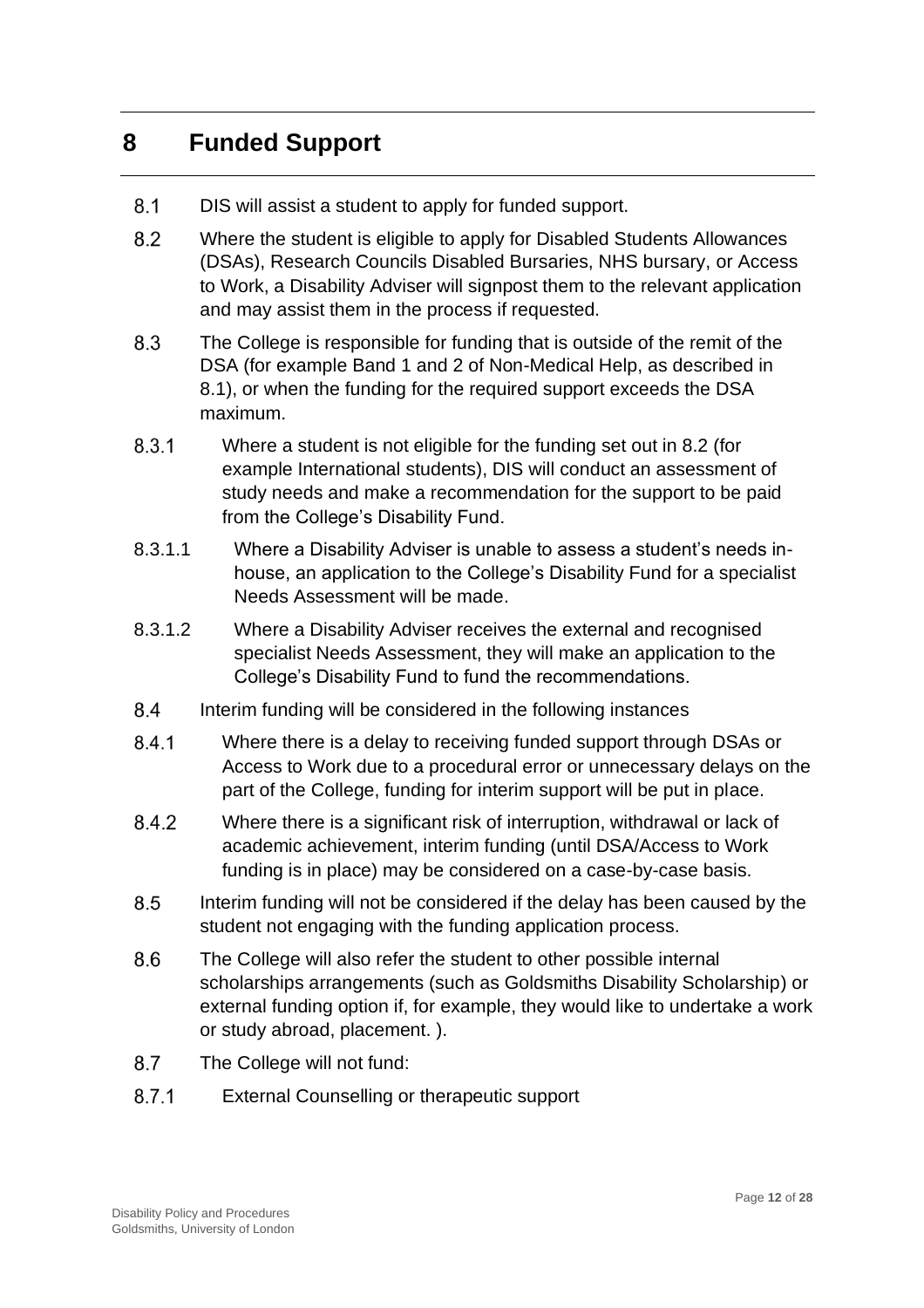- 8.7.2 Personal care support. Personal care support is defined as any practical help or assistance required for daily life, regardless of student status – in other words, non-study related activities or tasks such as:
	- getting up, going to bed, or adjusting position overnight (and during the day)
	- washing/bathing and getting dressed
	- help with eating or medication
	- using the toilet
	- domestic activities cleaning the living area, shopping, preparing meals
	- leisure or extra-curricular activities
	- driving or helping students to get around outside study hours
	- Personal care support needs to be organised by the student.
	- DIS will support with organising access to campus for the support worker.
- 8.7.3 Medical or mobility aids – this falls to the student's social care services as these aids are not deemed to be specific to study.
- 8.8 Students whose mode of attendance is Exam-Attendance only are not be able to receive funding for Assistive Technology or Non Medical Help from the Disabled Students Allowance for the period they are not in attendance.
- 8.8.1 It may be possible for them to receive funded support from DIS for Assistive Technology and/or Non-Medical Help in the run up to a submission of work or a resit examination
- 8.8.2 This will be subject to an assessment of specific Assistive Technology or Non-Medical Help needed to complete their year not in attendance.
- 8.8.3 As such, the funding for support may not replicate what students would receive if they were in Full-Time or Part-time Attendance Mode.

# <span id="page-12-0"></span>**9 Support from specialist personnel: Non-Medical Helpers**

- $9.1$ Where appropriate, disabled students will have access to specialist personnel, or "Non-Medical Helpers", in order to support them in carrying out study-related tasks. Non-Medical Helpers are categorised into Support bands:
	- Band 1 Support Assistants who will assist students to carry out practical study-related tasks (library support assistants, readers, scribes, workshop/lab assistants, sighted guides, proof readers)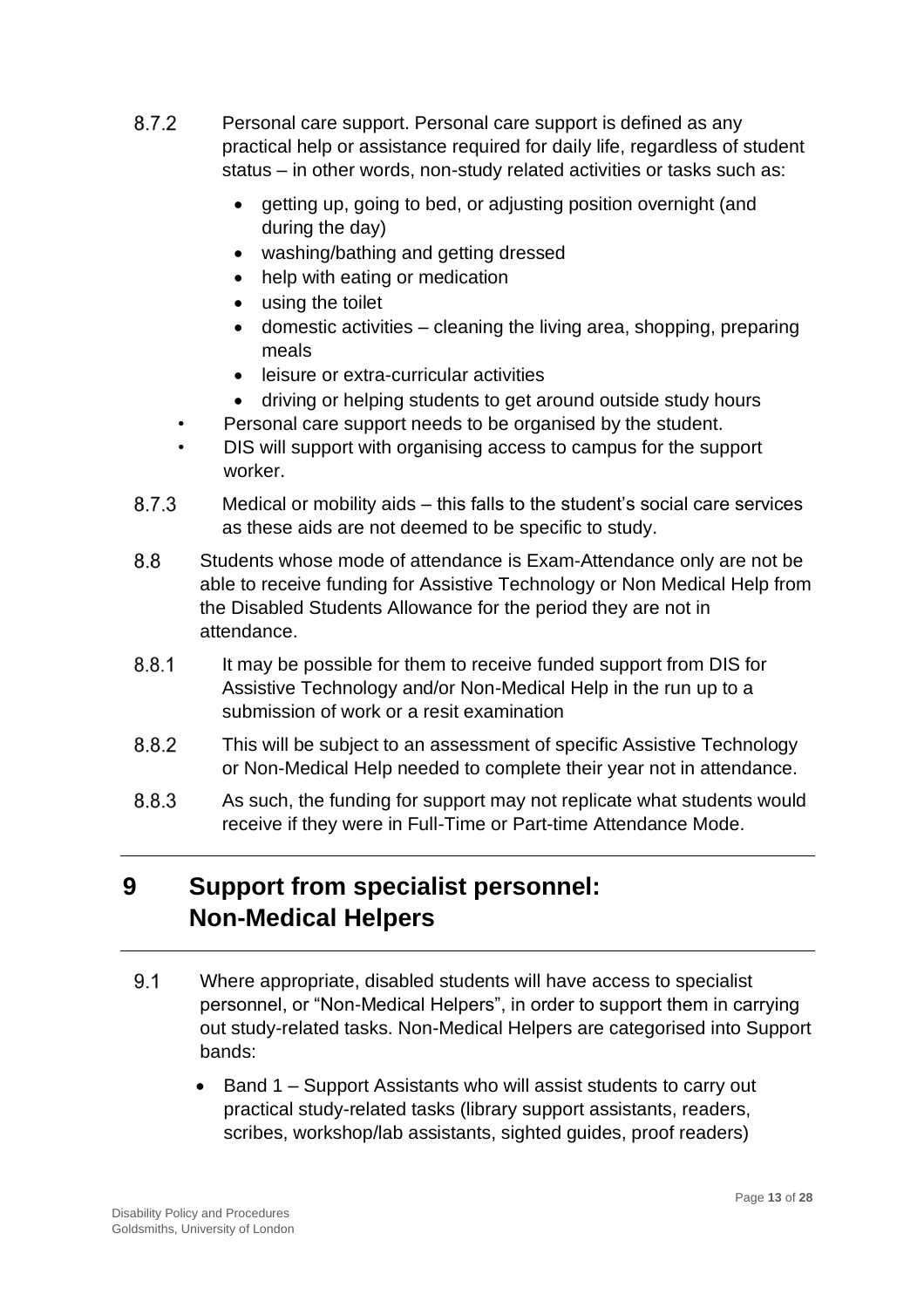- Band 2 Enhanced Support Assistants who will help students to acquire or maintain their study-related independence and autonomy (study assistants, examination support workers, note takers)
- Band 3 Specialist Enabling Support workers who make use of specialist expertise and training in a particular access area in order to facilitate a student's access and navigate themselves independently around the educational environment (Communication Support Workers, electronic note takers, specialist transcription services, mobility trainers)
- Band 4 Specialist Access and Learning Support workers who will make use of specialist skills and training in order to understand the particular barriers to learning experienced by individual disabled students; work with the student in order to identify strategies to help address these barriers and to enhance student's autonomy within their learning context; interpret the language of delivery, giving real-time access, into another language accessible to the student (Specialist Mentor, Specialist One to One Study Skills Support, BSL Interpreter, Language Support Tutor for deaf students , Assistive Technology Trainer)
- 9.2 The College will fund and organise the support for the Band 1 and 2 Non-Medical Helpers as appropriate for the student's support needs, whether students are eligible for DSA or not.
- 9.3 For students eligible for Disabled Students Allowance (DSA), the appropriate Non-Medical Helpers will be recommended in the DSA Needs Assessment report.
- 9.3.1 The DSA will cover the funding of Band 3-4.
- 9.3.1.1 Students are responsible for setting up their own Band 3 and 4 support as directed by their DSA eligibility letter (often referred to as DSA2 letter)
- 9.3.1.2 DIS can assist students with this when requested.
- 9.4 For students who are not eligible for DSA, DIS will carry out its own assessment of needs to identify the type of Non-Medical Help Needed.
- 9.4.1 DIS will organise and pay for the entirety of the Non-Medical Help needed.
- $9.5$ All Non-Medical Help will be provided by agencies external to the College
- 9.5.1 DIS will highlight key College policy and information in order for the Non-Medical Helpers to work with our students safely.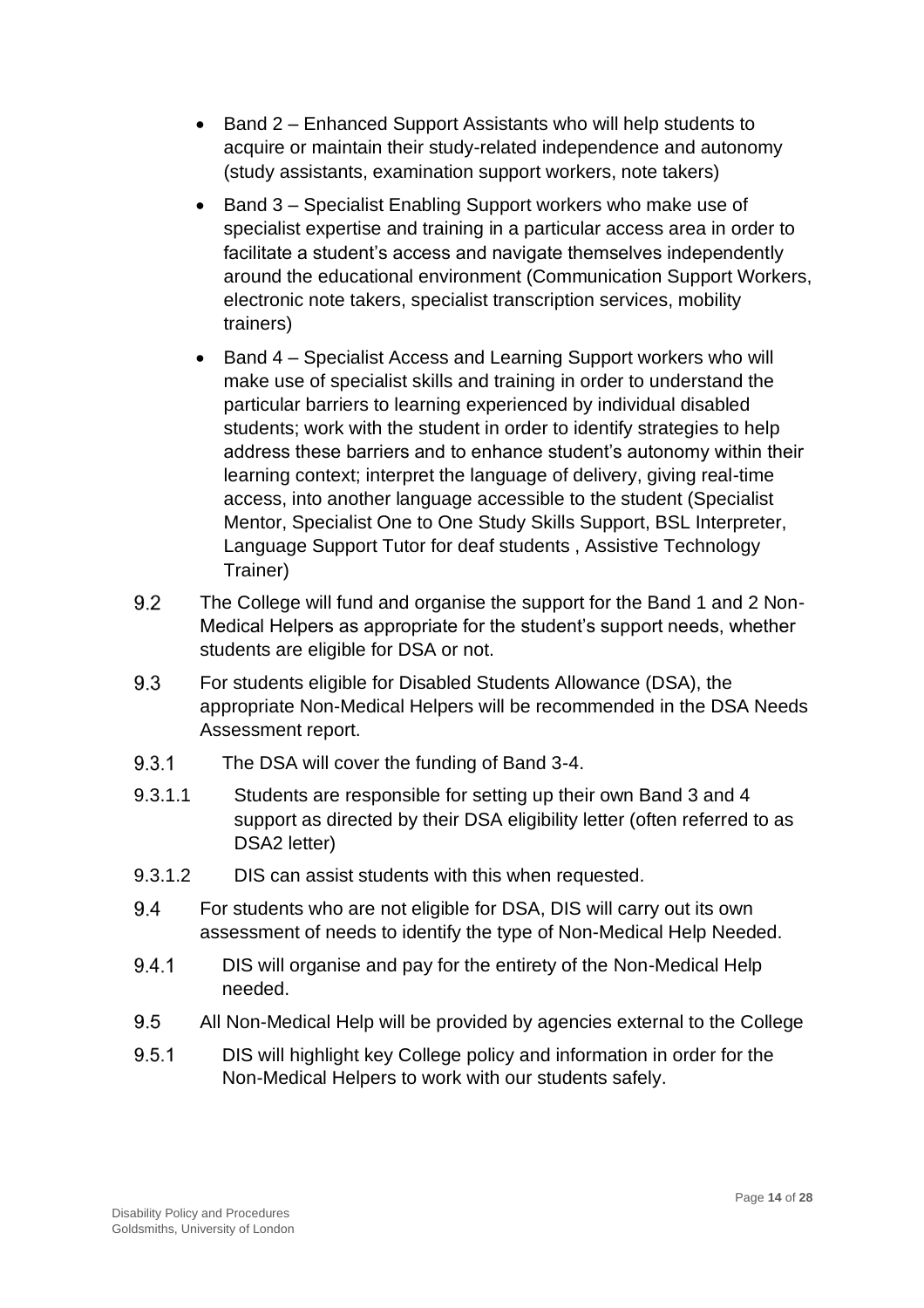- 9.6 Non-Medical Helpers will therefore be allowed on College premises in order to carry out their duties when accompanied by the student that they support.
- 9.7 College timetable will be published well in advance by Timetabling. Where Academic departments are responsible for the organisation of their own space, it is imperative that they release room booking information in a timely manner. This is to ensure that accurate College timetable can be published well in advance and in time for in-class non-medical help support to be booked and organised by DIS.
- 9.8 Students are responsible for communicating their timetable to Non-Medical Helpers support agencies for in-class Non-Medical Help support.
- 9.9 In-class support can only be delivered if the student is in attendance with the support worker.
- 9.9.1 Exceptionally, the support can be provided in the absence of the student if demonstrable disability-related extenuating circumstances have prevented the student from attending an individual session.
- 9.9.2 This will need to be agreed by DIS in advance of the session.
- 9.10 Students are responsible for arranging the timing and frequency of the 1- 2-1 support sessions.
- 9.11 Students are responsible for booking rooms for 1-2-1 Non- Medical Help support sessions
- 9.12 Students are responsible for attending their 1-2-1 Non- Medical Help support sessions or cancelling within the timeframe indicated by the external agency.
- 9.13 Sessions not attended without being cancelled within the appropriate timeframe will not be replaced unless there are demonstrable disabilityrelated extenuating circumstances which prevented the student from attending an individual session and cancelling within the specified timeframe.
- 9.14 All student complaints about DSA-funded Non-Medical Help should be raised promptly with the agency directly. DIS may be able to assist students in setting up or querying this support when requested.
- 9.15 In line with the principles outlined in 8, PhD candidates not eligible for DSA funding can seek financial support for proofreading services on the final draft of their thesis, in the run to its submission or re-submission following a PhD viva examination. In these instances the following principles shall apply:
- 9.15.1 The need for the provision of a proofreading service as a reasonable adjustment will be assessed by DIS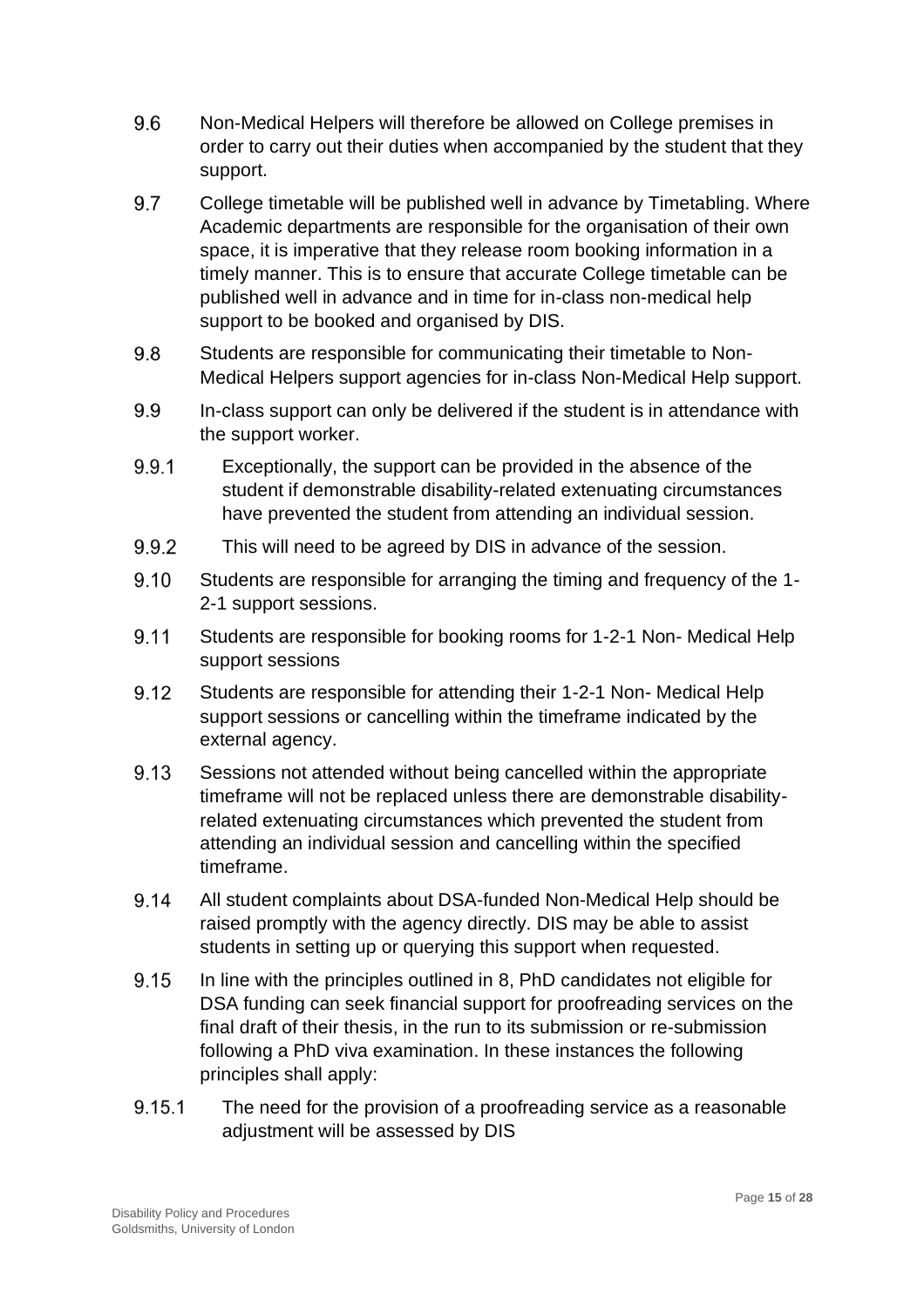- 9.15.2 When established as a reasonable adjustment, limited proofreading services may be utilised to identify spelling / grammar / layout issues, where these cannot be identified by the appropriate Assistive Software
- 9.15.3 Any proofreading service should not extend to making any such corrections, nor to expanding/modifying the content of the submitted work (which would be classed as editing)
- 9.15.4 DIS will identify an appropriate proof-reading service that the student will need to use
- 9.15.5 Support from a proofreading service will normally be provided before the supervisor has approved a final draft for submission, though this can vary if - for example - the need for substantial changes are recommended by the supervisor once they have read the final draft, in the run up to a resubmission following a PhD viva examination. It may be that if those instances are combined, proofreading may be needed for each occasion. In such cases, it is good practice for a supervisor then to review in brief the final proofread version.
- 9.16 All student complaints about Goldsmiths-Funded Non-Medical Help provision should be raised promptly with DIS in the first instance.
- 9.17 All staff complaints about Non-Medical Help support workers should be raised promptly with DIS.

## <span id="page-15-0"></span>**10 Equipment and Assistive technology**

- $10.1$ The College recognises that technology – both hardware and specialist software - plays a central part in enabling full access for disabled students.
- $10.2$ Students can access specific training and equipment (hardware and software) and relevant training either via their Disabled Students Allowance and/or via DIS.
- $10.3$ DIS, Library and IT Services – through the Assistive Technology Centre work collaboratively to recommend and provide specific software and equipment to students.
- $10.4$ The College may also make available specific furniture (such as office chairs, ergonomic cushions, height adjustable desks) for a student where has been recommended by DIS as a reasonable adjustment.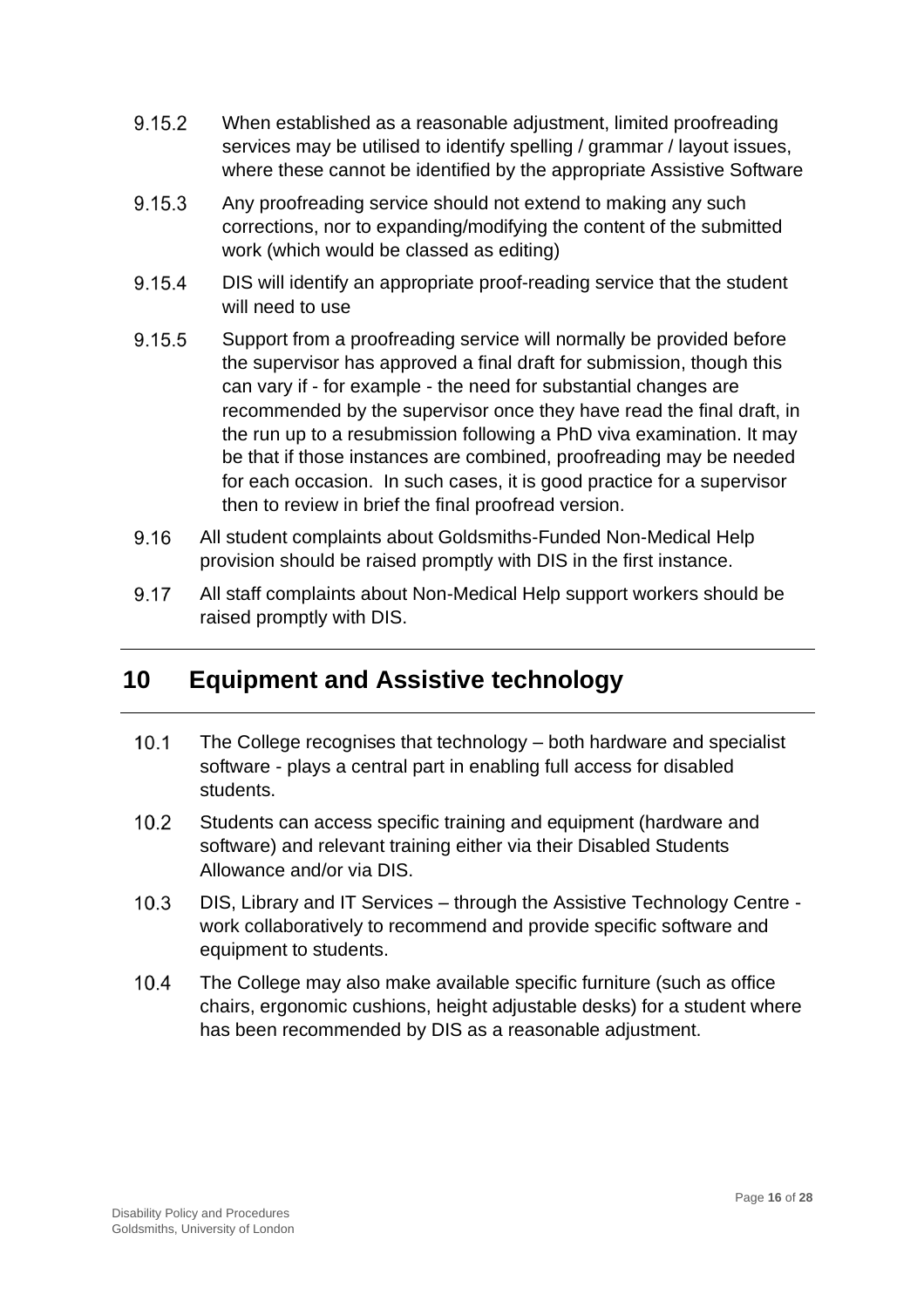#### <span id="page-16-0"></span>**11 Accommodation**

- $11.1$ The College will ensure that students are not disadvantaged in their application for accommodation as a result of having a disability and will provide suitable adapted accommodation where required.
- $11.2$ The College expects students to be proactive in informing Accommodation Services of their disability-related needs by using DIS's application process or the Accommodation process.
- $11.3$ It is the applicants or students' responsibility to check the proposed accommodation and its suitability and identify specific accommodation needs, as far in advance as possible.
- $11.4$ Disabled students will be allocated College rooms in accordance to their disability-related accommodation needs.
- $11.4.1$ In some instances, this may mean that the student is not allocated their preferred hall/room if this preference is not disability-related.
- $11.5$ Final decisions on accommodation allocations are made by the Deputy Head of Accommodation Services in consultation with the Deputy Head of Student Support (Disability and Wellbeing).
- $11.6$ The College recognises that students should not be charged more because of a disability-related need.
- 11.6.1 Therefore, in situations where the disability requires the allocation of a more expensive room, the College may offer an equivalent room type in a cheaper hall.
- 11.6.2 Where the disability renders the move to another hall unreasonable or where there are no vacant rooms in another hall, the College may consider making an adjustment to the cost incurred as a result of the disability need.
- $11.7$ In situations where the student chooses accommodation that is not allocated by the College, the College is unable to pay for any additional costs.

## <span id="page-16-1"></span>**12 Estate accessibility**

- $12.1$ The College recognises that physical access to the estates and building is a crucial aspect of this policy.
- $12.2$ The College is continuously updating the signage and wayfinding to ensure adequate and appropriate signage and wayfinding across campus.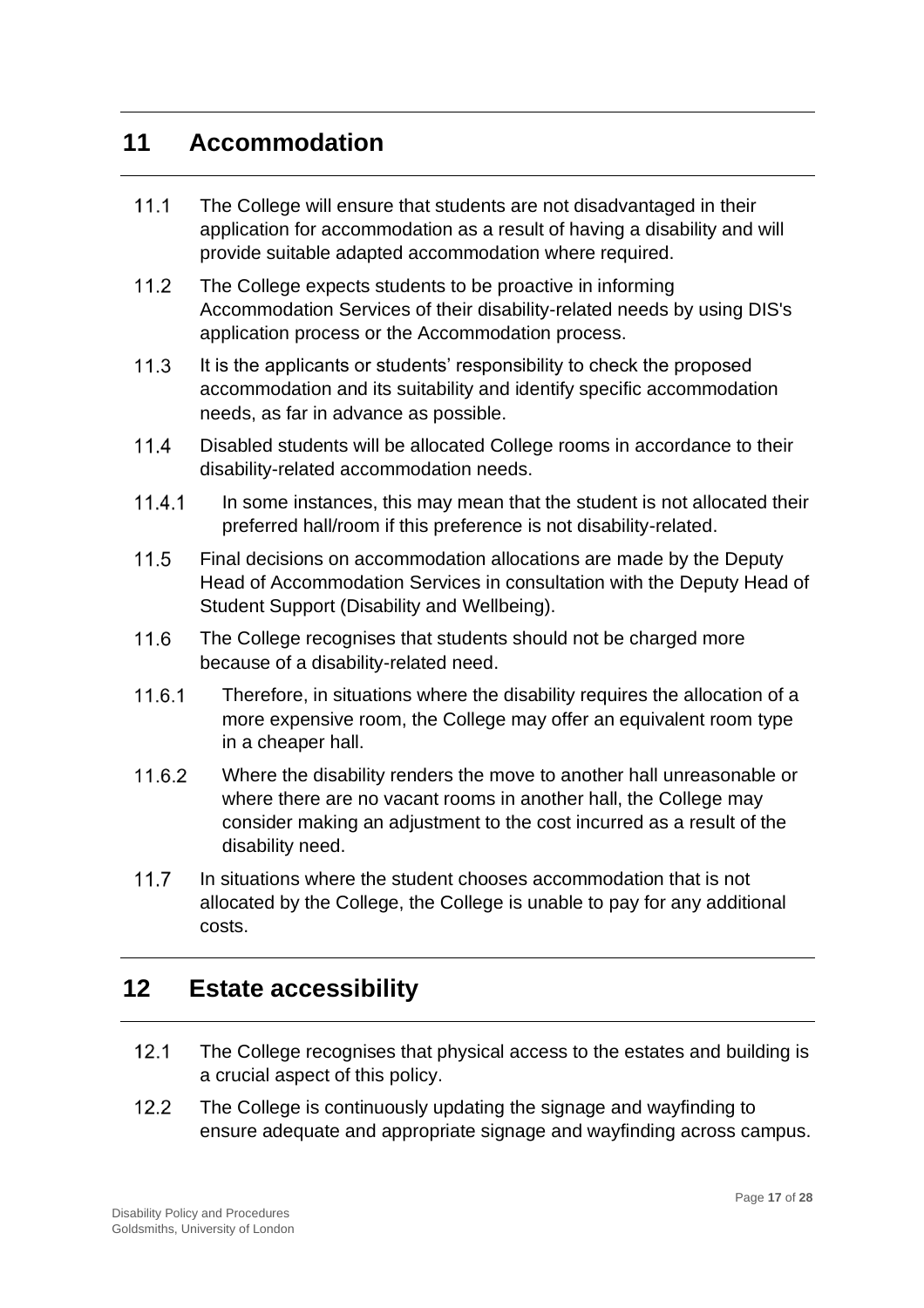- $12.3$ The College is working towards ensuring that all premises are accessible for disabled students, staff and visitors. It is recognised that this has to occur within the constraints of existing buildings.
- $12.4$ Where access is limited, the College will instigate reasonable alternative arrangements, for example, by changing venues, altering timetables or sometimes bringing physical modifications to the building.
- $12.5$ Outside of any reasonable adjustments already put in place, Disabled students are encouraged to feedback on physical access to premises and services, by communicating directly with Estates or DIS.
- $12.6$ All practicable steps will be taken to ensure the safe access and adequate working conditions for all students on campus.

## <span id="page-17-0"></span>**13 Health and Safety and Disability**

- $13.1$ The College has duties under the relevant Health and Safety legislation to ensure the health and safety and welfare at work of all staff, students and visitors and that its operations do not expose, staff, students and visitors to risks to their health and safety. As far as is reasonably practicable, the College seeks to establish and maintain an environment for students and visitors that is safe and without risks to health.
- $13.2$ As such the normal principles contained within the College's Health & Safety Policies and measures will apply.
- $13.3$ It may be necessary, on occasion where standard First Aid and emergency procedures are insufficient to meet the College's Health and Safety duties when they relate to a disabled person, to make specific provision.
- $13.4$ The need for these individual Health and Safety arrangements may be highlighted by the disabled student themselves, or by any member of the College taking the disclosure.
- $13.5$ It is then the responsibility of that member of the College to link the individual to DIS who will discuss the standard first aid, evacuation and other relevant health and Safety procedures with the student and, where necessary, refer them to the Health and Safety team for a fuller assessment.
- $13.6$ Specific individual egress means and routes will also be arranged where a disability makes it impossible, unsafe or undignified for a student, or member of staff to use the standard evacuation processes and routes. The details of these will be collated in a Personal Emergency Evacuation Plan (PEEP). Please refer to the PEEP policy for further details.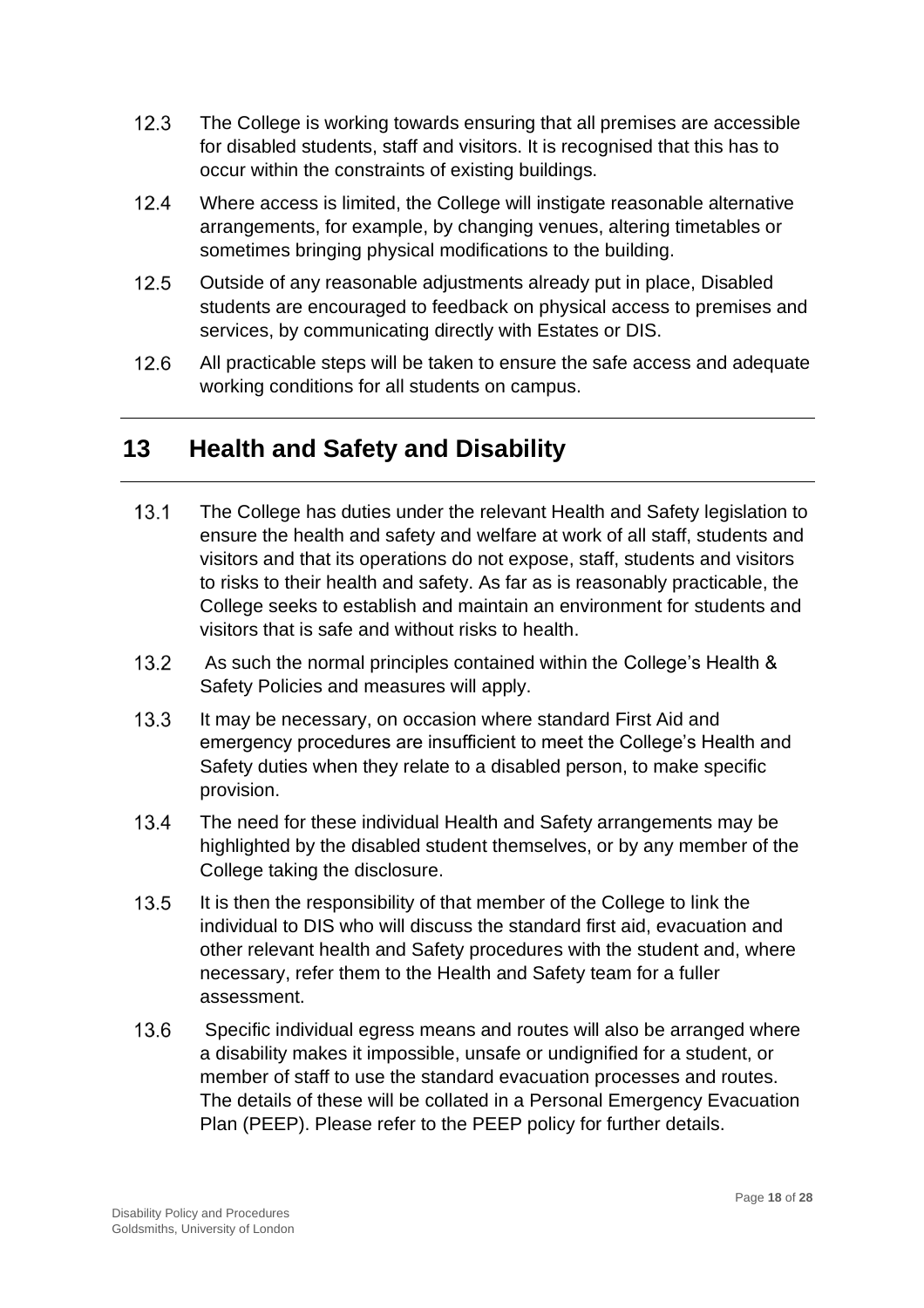#### <span id="page-18-0"></span>**14 Assistance pets**

- $14.1$ As a general premise, the College prohibits individuals from bringing animals inside any College-owned, leased or controlled buildings, vehicles or structures. However, the College recognises that a dog kept and used by a disabled person (as defined by the Equality Act 2010) wholly or mainly for the purpose of assisting that person to carry out day to day activities (an "Assistance Dog"), will require access to the College's estate, relevant buildings and student accommodation.
- $14.2$ This policy defines assistance dogs as highly-trained working dogs which assist a disabled person performing day-to-day tasks and which are qualified by one of the organisations registered as a member of [Assistance Dogs \(UK\)](http://assistancedogs.org.uk./) (or an equivalent organisation in another country). These include:
- Guide dogs assisting people who are blind or are visually impaired.
- Hearing dogs assist people who are deaf or are hearing impaired.
- Support dogs/Dogs for Disabled who provide support for many tasks that their owners may find difficult, such as:
	- o Opening and closing doors
	- o Calling an ambulance
	- o Picking up objects
	- o Assisting with dressing and undressing
	- o Accompanying their owner whilst undertaking chores such as shopping
	- o Action as a physical support
	- o Raising an alarm
	- o Operating control buttons
	- o Switching lights on and off
	- o Carrying items
	- o Loading and unloading a washing machine
	- o Fetching the telephone and other items
- Seizure alert dogs trained to behave differently when they detect a potential seizure, which may appear as misbehaving to others.
- Autism Assistance Dogs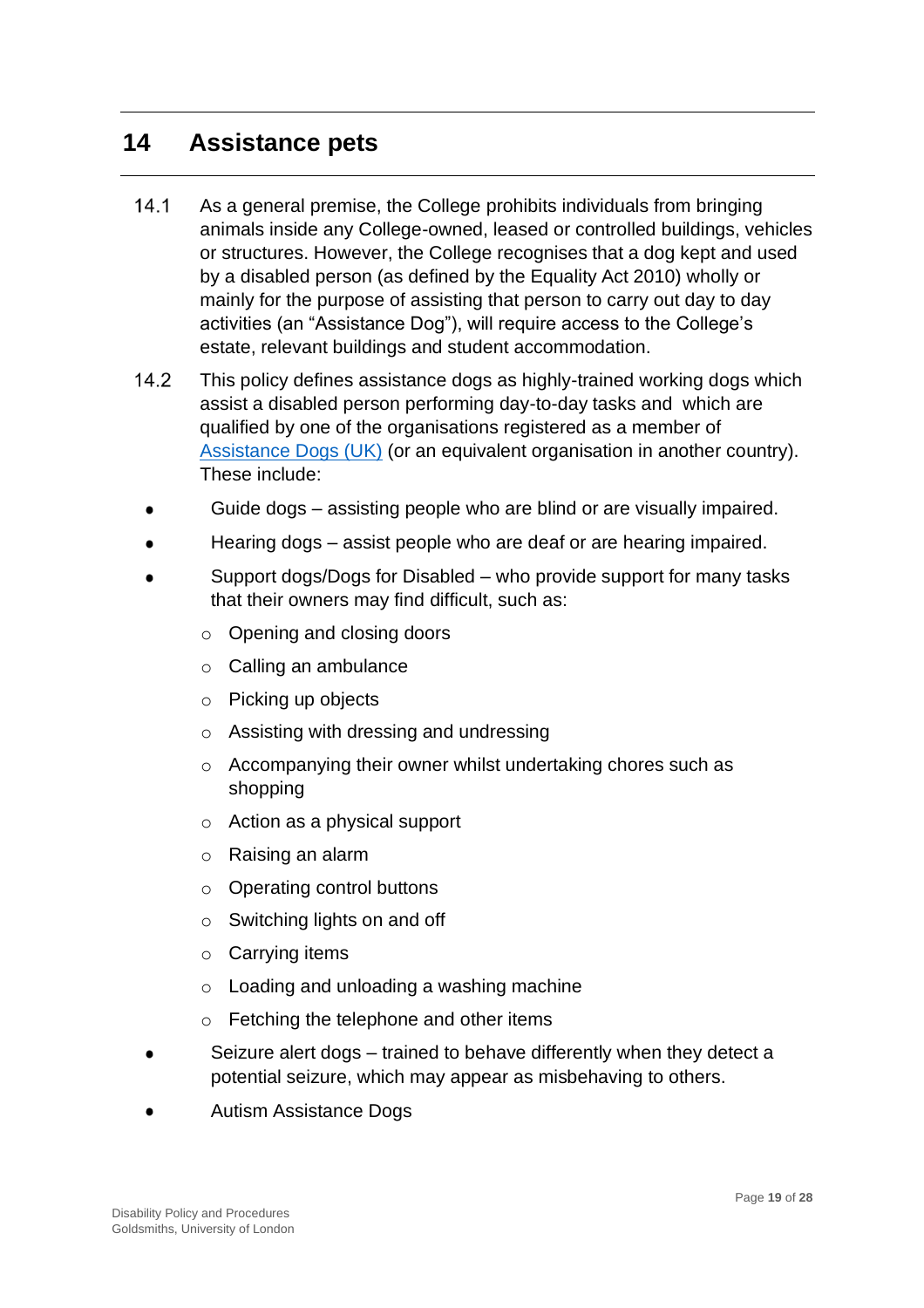- $14.2.1$ Registered Assistance Dogs are required to have:
	- a formal identification in the form of branded jackets or lead slips
	- a yellow ID booklet from the Assistance Dogs (UK) member organisation. This ID book contains information about the Assistance Dog and its owner, and details of the training organisation who trained the Assistance Dog
	- Formal training to perform their day-to-day tasks safely and appropriately
	- necessary vaccinations
	- appropriate insurance
- $14.3$ Assistance Dogs may be brought into teaching spaces as a reasonable adjustment detailed on a student's RASA. A Disability Adviser will make the adjustment in line with the Pets and Animal Restrictions Policy, detailed below.
- $14.4$ When Assistance Dogs are on College premises, their owners must comply with the following guidelines:
- $14.4.1$ **Information:** Assistance Dog owners shall provide information about the animal and its tasks/duties, when reasonably requested by College staff.
- 14.4.2 **Identification:** Assistance Dog owners must ensure that their Assistance Dogs are clearly identifiable by the use of special collars, harnesses and/or ID tags when on duty. - dogs approved by DIS will also be issued with a ID card.
- 14.4.3 **Insurance**: Assistance Dog owners are responsible for ensuring that their Assistance Dogs are covered by a level of public liability insurance that must include the workplace and/or place of study.
- $14.4.4$ **Access restrictions**: Assistance Dog owners must respect access restrictions established by the College on grounds of health and safety. Assistance Dog owners must ensure that Assistance Dogs do not enter staff and students' privately assigned spaces, such as bedrooms and flats within residences, without permission. Assistance Dog owners must ensure that there is a safe and suitable emergency evacuation plan in place for their dog and themselves. Emergency responders will be trained to make every effort to ensure that Assistance Dogs are kept with their owners in an emergency evacuation situation, but the responder's priority should be towards the safety of the owner.
- 14.4.5 **Animal misbehaviour**: Preventing and correcting Assistance Dog misbehaviour is the owner's responsibility. Assistance Dog owners must make sure that their Assistance Dogs do not cause harm or injury to others or damage to College property.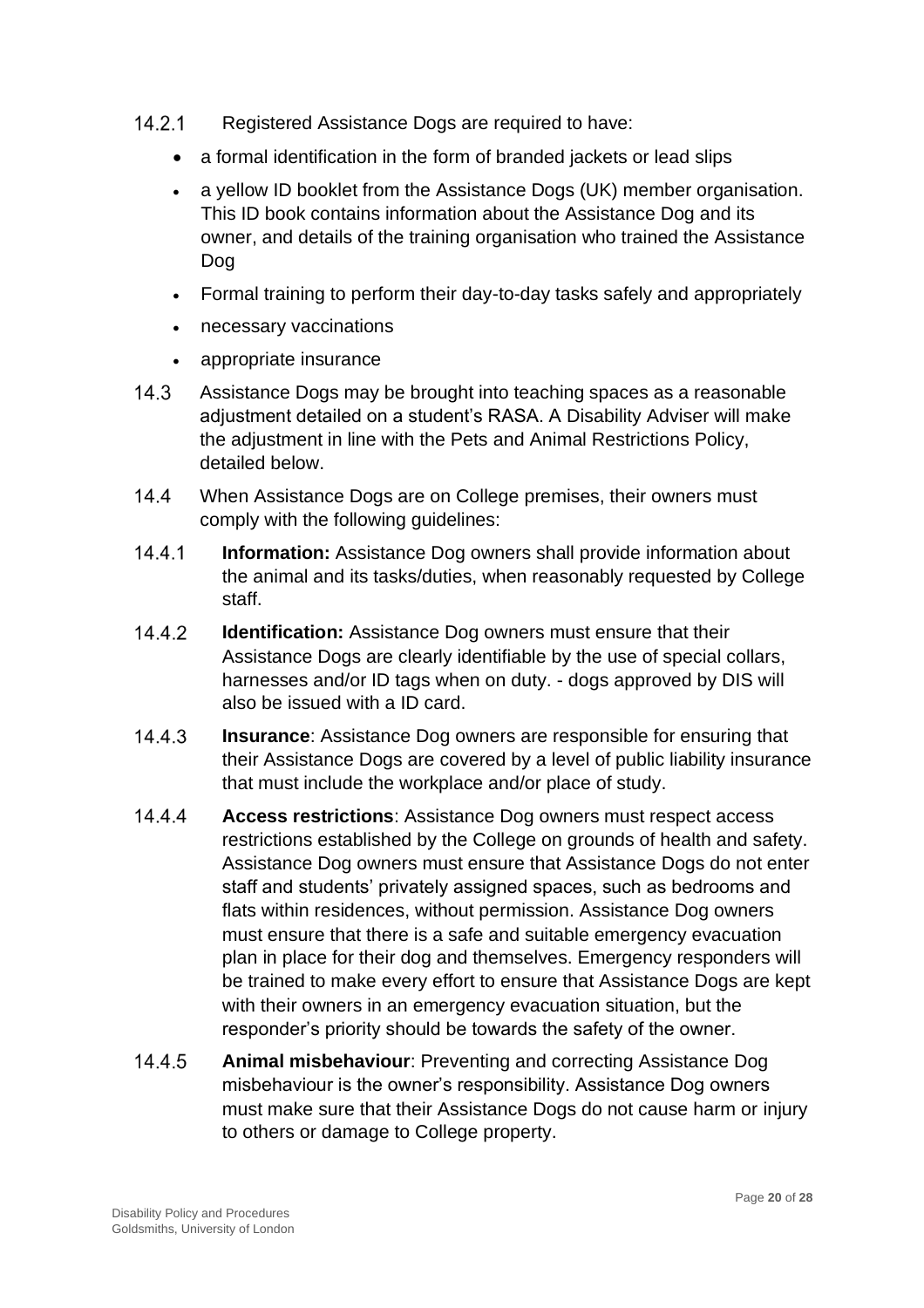- 14.4.6 **Cleanliness**: Registered blind people are not required to clean up after their Assistance Dogs but they are expected to have received the appropriate training to avoid dog waste on campus. Assistance Dog owners must take responsibility for the clean-up of the animal's waste, consistent with reasonable capacity.
- 14.4.6.1 Assistance Dog owners shall use reasonable endeavours to use the designated 'spending' (toileting) areas identified by the College.
- 14.4.6.2 In order to support Assistance Dog owners who are students or staff, the College will provide toileting facilities in an appropriate location for the Assistance Dog owner, as soon as is practical, once a need has been identified and communicated to the College.
- 14.4.6.3 In the unlikely event that the Assistance Dog does 'spend' outside of these designated areas, the Assistance Dog owner must report this to the [Estates Helpdesk](mailto:estates@gold.ac.uk) who will make arrangements for the area to be cleaned and sanitised.
- 14.4.7 **Animal care and supervision**: Animal care is primarily the Assistance Dog owner's responsibility and the College is not responsible for the loss, ill health or death of an Assistance Dog.
- 14.4.7.1 The owner ensures regular health checks, vaccination and an adequate standard of grooming of the Assistance Dog.
- 14.4.7.2 Assistance Dog owners must ensure the Assistance Dog has its requirements in relation to feeding, watering and toileting fully met.
- 14.4.7.3 Owners must ensure that Assistance Dogs are kept on a lead at all times when walking around the College's estate or are safely restrained when unsupervised for short periods of time.
- 14.4.8 **Animal training**: Assistance Dog owners are responsible for any additional training needs for their Assistance Dogs and for the correct and safe performance of their duties.
- $14.5$ Assistance Dogs from other countries: There may be occasions where students, staff members or visitors to the College from other countries request that their Assistance Dog accompanies them. As long as evidence can be provided that the dog has been trained to an equivalent standard as of the member organisations of Assistance Dogs (UK), that the dog is vaccinated and insured, then requests will be considered.
- $14.6$ Assistance Dogs in Residential accommodation: Goldsmiths is committed to supporting the needs of all students as far as reasonably practicable and this includes those needing to have their Assistance Dog in university accommodation.
- $14.6.1$ However, the university cannot guarantee to be able to provide accommodation which can be modified to accommodate their dog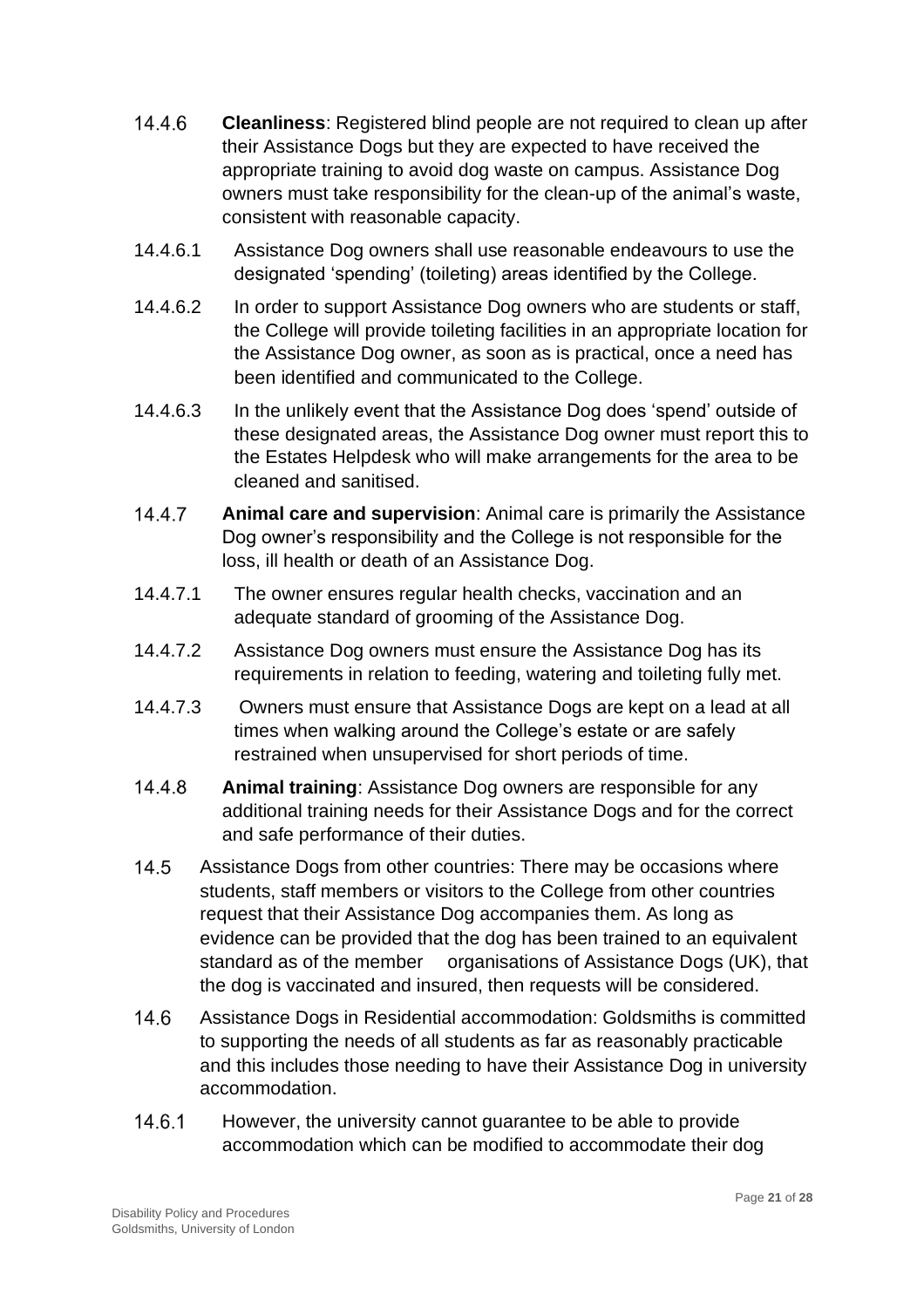- 14.6.2 For students wishing to be housed in university accommodation with their Assistance Dog, a full needs assessment will be conducted by the College in conjunction with its accommodation partners where relevant. Taking into account third party advice or recommendations as appropriate (e.g. from a consultant) the College will determine whether suitable accommodation is or can be made available (this might be existing accommodation in its current form or subject to reasonable adjustments made to meet the student's needs).
- $1463$ If the assessment finds that the College and/or its accommodation partners are unable to accommodate the student, because reasonable adjustments cannot be made or the student's and the dog's needs are such that they cannot reasonably and safely be met, the College will provide the student with information on seeking accommodation in the private sector.
- 14.6.4 Where suitable accommodation can be found, it may not be possible to meet the student's preference as to location or accommodation provider.
- 14.6.5 Terms and Conditions of Residence: Once in residence, all other relevant requirements contained within this policy, along with any other policies or requirements from the relevant accommodation operator apply to the student and their Assistance Dog.
- 14.6.6 Therapy and Support Animals: those are different to Assistance Dogs and may not generally be permitted in residential accommodation, but will be considered on a case-by-case basis (see 14.8)
- 14.6.7 Pets are not permitted in any of the College's residential accommodation.
- $14.7$ Conflict Situations
- $14.7.1$ Removal of Assistance Dogs: The College reserves the right to remove or bar entry to an Assistance Dog when it poses a direct threat to the health & safety of others.
- 14.7.2 Unresolved animal misbehaviour may also provide grounds for removal, after all reasonable measures have been taken to address this.
- $14.7.3$ Damage: Assistance Dog owners are responsible for any damage to persons or College property.
- 14.7.4 Restricted Access: The College may restrict access of Assistance Dogs to certain areas for health and safety reasons. Restricted areas may include research laboratories, workshops, areas where protective clothing is required, boiler rooms, etc. Applications for exceptions will be reviewed on a case-by-case basis.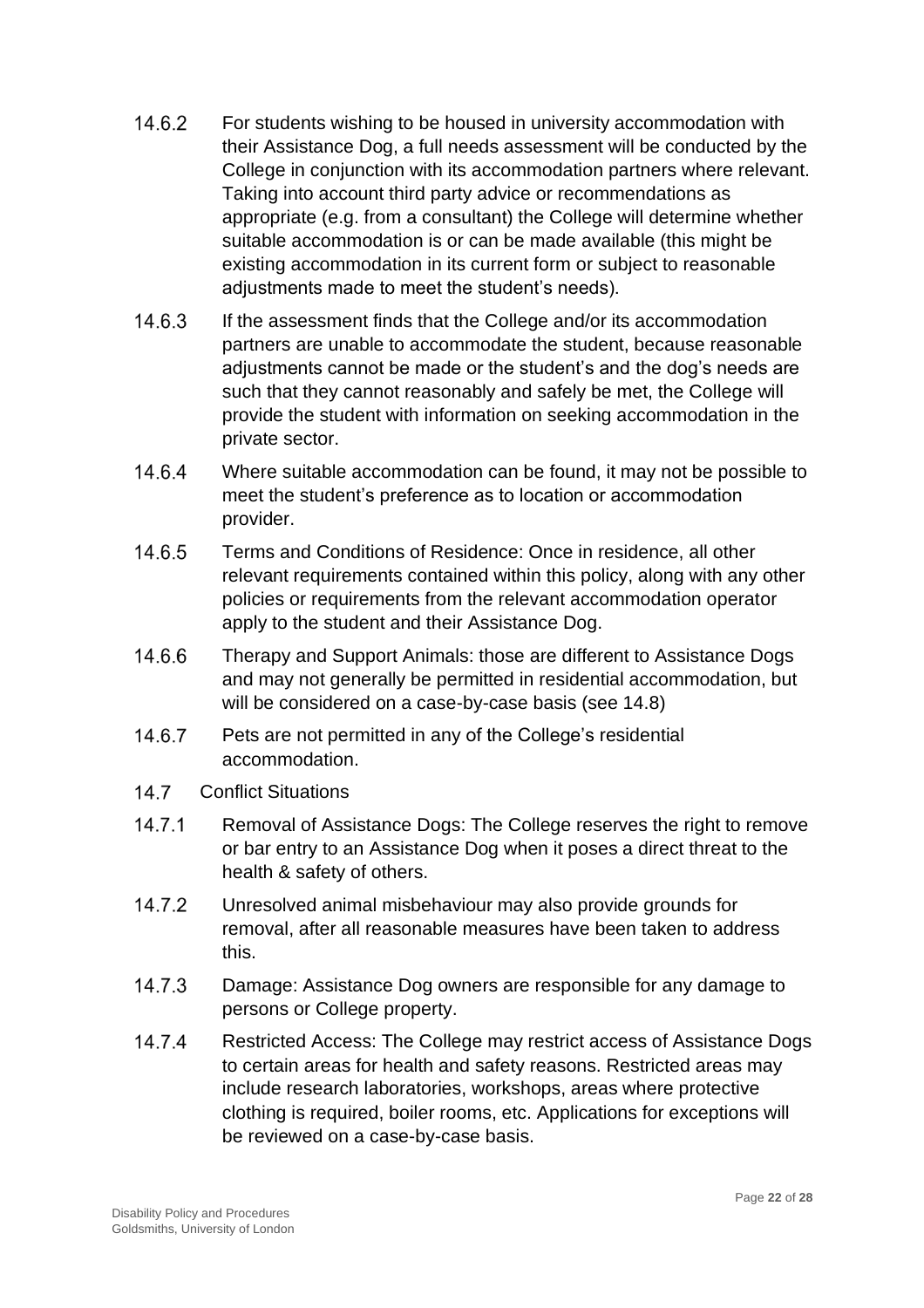- 14.7.5 Conflicting health issues and/or disabilities: where an Assistance Dog poses adverse health risk to another person (staff or student), the College will seek medical documentation from the affected party/parties to determine suitable alternative and equitable arrangements for either or both parties.
- 14.7.6 Religious or cultural conflicts: Religious or cultural beliefs cannot be used to prohibit access to Assistance Dogs and their owners.
- 14.7.7 Complaints: Any issues in relation to Assistance Dogs on College premises that cannot be resolved informally should be raised in accordance with the College's complaints handling procedure. For issues in College accommodation managed by a private provider, complaints should be raised in line with the provider's complaints procedure.
- 14.7.8 Emotional support animals/therapy pets are not covered by the organisations registered as members of Assistance Dogs UK and do not have the same status in law. Therefore, applications for the permission to bring an Emotional Support Animal will be considered on a case-by-case basis and may be refused.
- $14.8$ Students requesting their dogs to be brought onto Goldsmiths premises will need to provide the following documents to DIS before their requests is considered:
	- A letter from the student's medical practitioner explaining the role the dog/has in helping the student carry out day-to-day activities
	- A proof of registration to an official body such as Assistance Dogs UK or international equivalent
	- Proof of applicable training
	- Proof of insurance
	- Proof of up-to-date vaccination

A risk assessment will then be carried out by DIS and reviewed by the Goldsmiths Health & Safety Team to assess whether the dog can be safely brought onto the College premises.

## <span id="page-22-0"></span>**15 Offsite Activities: Work Placements**

 $15.1$ The College has a responsibility not to discriminate when arranging or finding placements relating to a programme of study.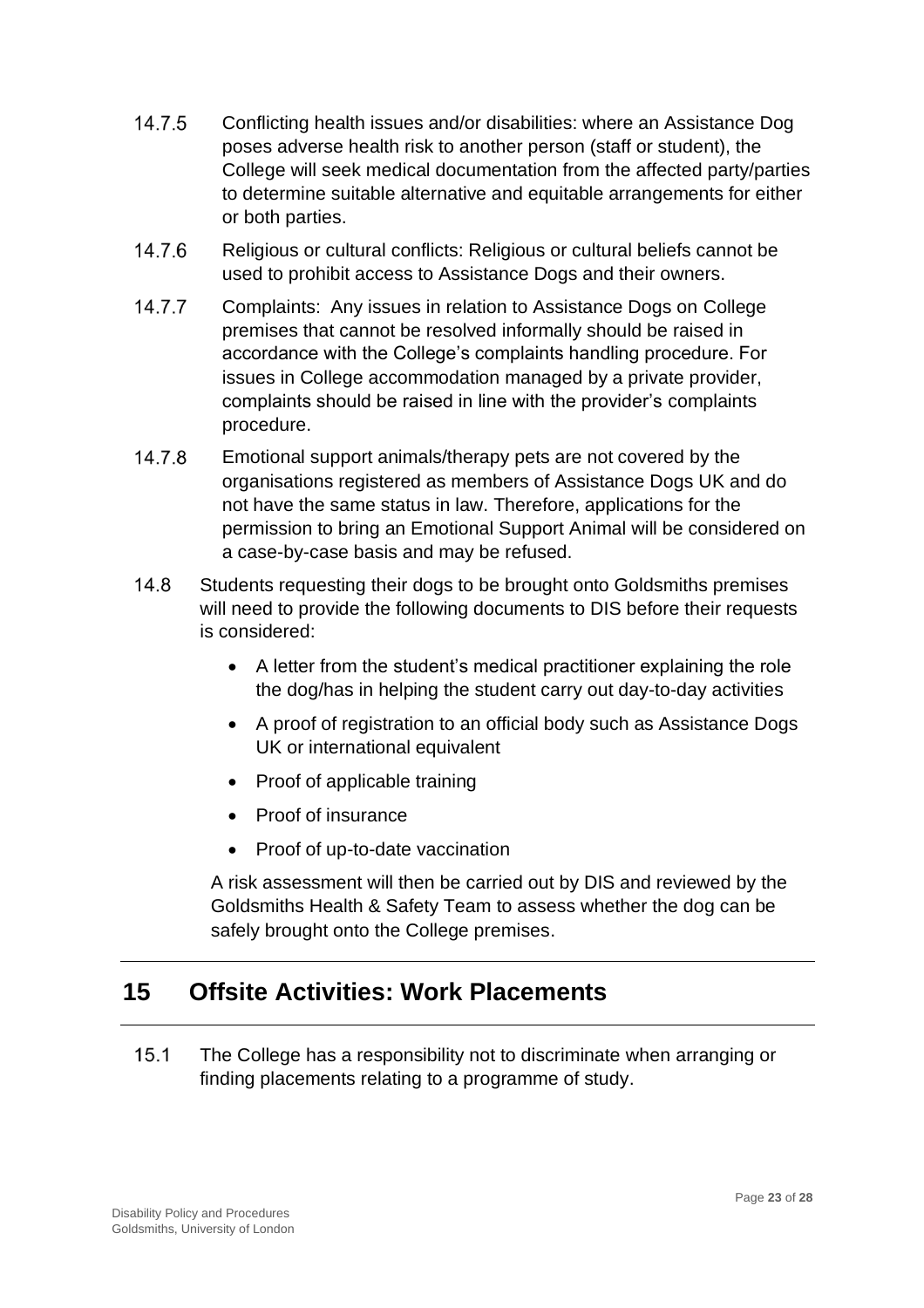- $15.2$ Where students are required to find their own placements, information on potential placement providers should be made available as early as possible to enable disabled students to begin their preparations early and clarify support issues.
- $15.3$ Staff who are aware of students with significant support needs should not assume that the placement will have seen the adjustments included in the RASA into account.
- $15.4$ Students should also be advised to seek early advice from DIS who can work with them and the department where the placement activity is being arranged/supported to identify the adjustments required and the funding available to implement them.
- $15.5$ If students are required to attend placements, the departments supporting/arranging the placement are responsible for ensuring placement providers are aware of their responsibilities under disability legislation.
- $15.6$ Students are encouraged to discuss their disability-related needs for placements with the placement provider, using the RASA as supporting document to inform this conversation.
- $15.7$ DIS is responsible for producing a specific section for placement on the RASA indicating the adjustments and support that will be needed on a specific placement.
- $15.8$ The academic department is responsible for sharing the Placement RASA with the provider as early as possible to ensure that the provider can implement reasonable adjustments or seek further information about the adjustments being requested.
- 15.8.1 The academic department shall contact DIS for advice and consider with the student whether the Placement start date should be delayed, if the recommended adjustments cannot be put in place.
- 15.9 The Placement RASA sections will cover:
- Physical access requirements and provision  $\bullet$
- Responsibility for assessing disabled students' support needs  $\bullet$
- Details of the adjustments needed for individual students  $\bullet$
- Procedures for responding to health emergencies where appropriate, e.g. if a student with epilepsy has a seizure.
- Confidentiality procedures regarding the student's impairment, where applicable.
- Details of who will pay for the adjustments where appropriate, i.e. the College, the placement provider or another external source such as the Access to Work Fund.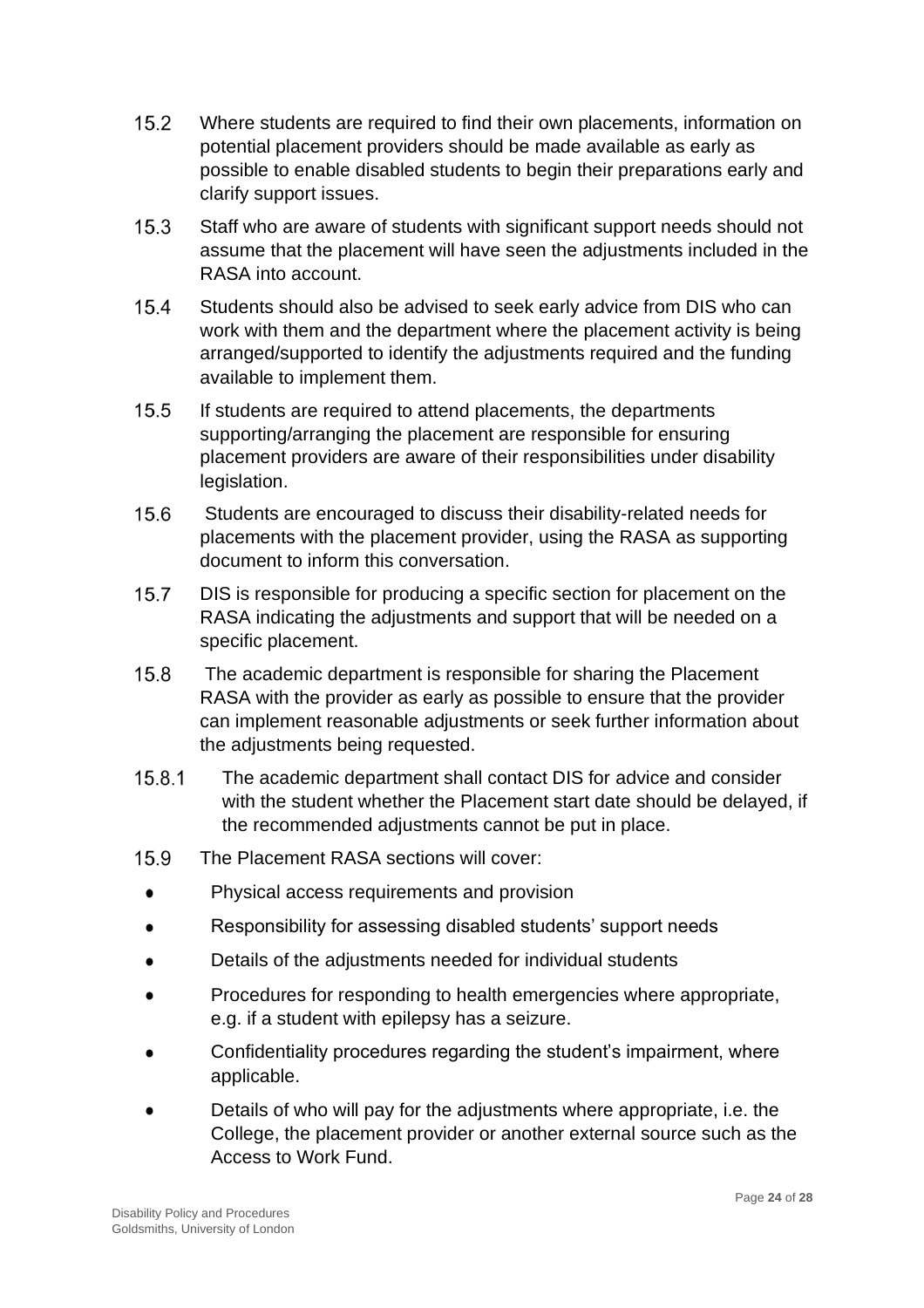15.10 The provision and cost for supporting a disabled student on placement therefore needs to be carefully worked out well in advance - both the costing for the support during placement as well as the dates and duration of the placement.

## <span id="page-24-0"></span>**16 Off-Site Activities: Fieldtrips and Academic visits**

- $16.1$ The College has a responsibility not to discriminate when arranging fieldtrip or academic visits.
- $16.2$ The College will factor in the needs of disabled students at the planning stage. Making anticipatory adjustments should mean fewer individual adjustments are needed.
- $16.3$ Therefore, it will have to check the accessibility of the venues visited and the activities undertaken.
- $16.4$ The Department will also have provided advance information about offsite activities, field trips to the student.
- $16.5$ It is the responsibility of the organising department to liaise with the student and with DIS in order to assess the adjustments required.
- $16.6$ DIS will then be able to assess the support and source the support needed. E.g. taxi travel, support worker arrangements.

## <span id="page-24-1"></span>**17 Off-site Activities: Study Abroad**

- $17.1$ With students' consent, DIS can liaise with the Study Abroad team to share the student's RASA with the host institution, and advise on further adjustments that are required.
- $17.2$ Students will also be made aware that the host institution will work in accordance to their country's disability legislation.
- $17.3$ Students will be made be aware that the types of services and adjustments available in the foreign institution may differ from those at the College.
- $17.4$ The Study Abroad team is responsible for highlighting extra funding available to students with disabilities wishing to study abroad and for assisting them with this application.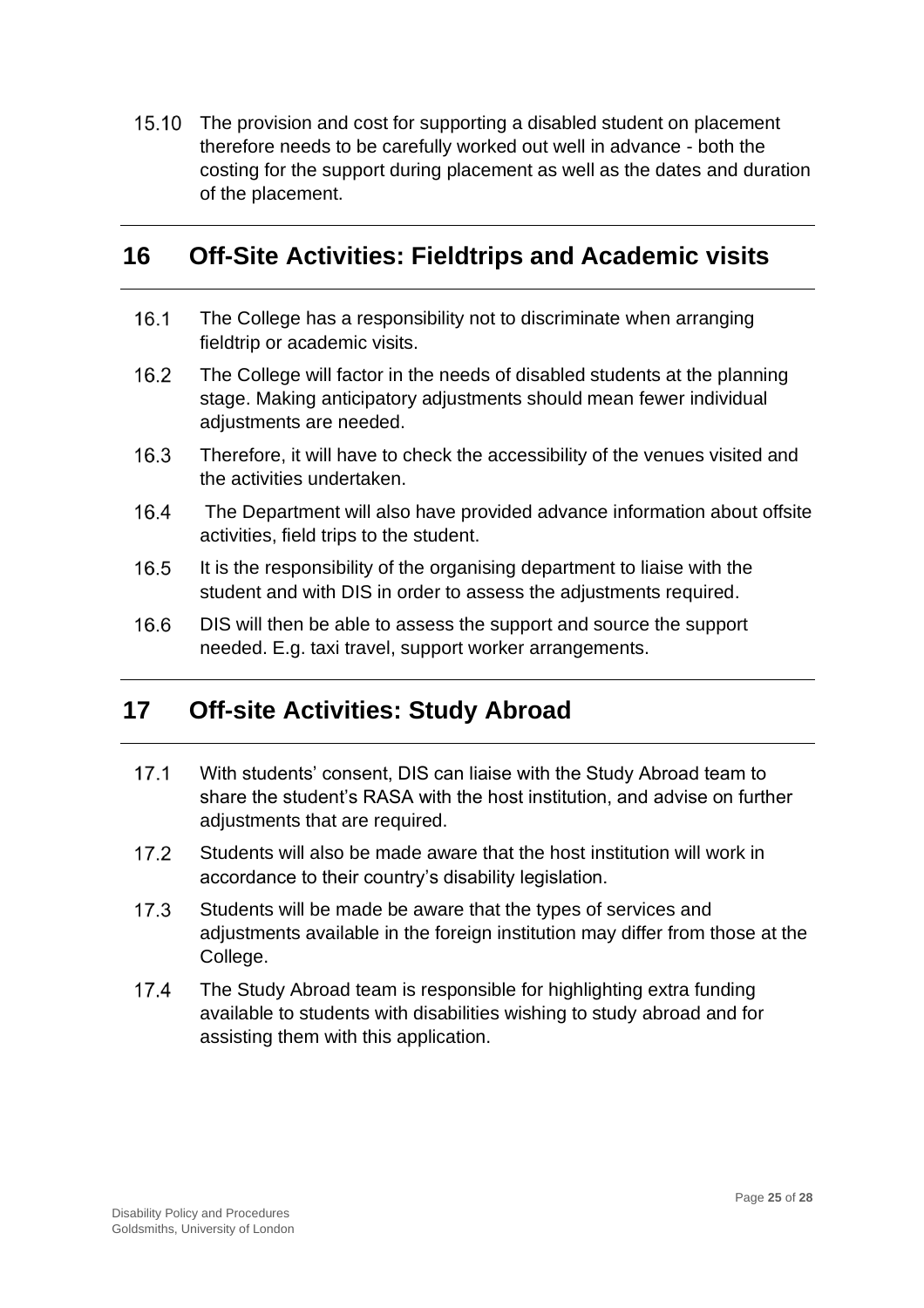## <span id="page-25-0"></span>**18 Disabled Participants on Short Courses**

- $18.1$ Participants on short courses are entitled to have reasonable adjustments met and the College is committed to ensuring Short Courses are accessible.
- $18.2$ Participants on short courses are members of the public and do not have the same level of access to Student Support Services as registered students on credit bearing courses. They are not, for example, entitled to additional funded support via Disabled Students Allowances (DSAs), or to a full disability assessment and an adjustment plan with a Disability Adviser.
- 18.3 Requests for reasonable adjustments can be made during the course booking process. Where this happens, the Short Course Coordinator will receive that information.
- $18.4$ If the request is deemed not reasonable, the Short Course Manager will communicate this to the applicant. If the issue is not resolved, the Short Course Manager will escalate through their line manager.
- 18.5 Where a reasonable adjustment is to be recommended, this must be communicated to (where appropriate): academic departments; the short course tutor; Estates / Health and Safety by the Short Courses Team.
- 18.6 Short Course Tutors are responsible for implementing reasonable adjustments in the delivery of their course.
- 18.7 The short Course team are responsibility for the cost of implementing support.

## <span id="page-25-1"></span>**19 Temporary Support**

- $19.1$ The College recognises that temporary impairments may impact on academic progress (e.g. difficulties getting to class, taking notes, taking exams etc.) and can provide some support.
- $19.2$ DIS can support students who have a temporary injury or medical condition which last longer than a month (for example, students who are pregnant, students who face physical impairments as a result of a medical procedure).
- $19.3$ Temporary impairments are not regarded as disabilities, therefore the type and level of temporary adjustments and support may differ from that offered to a disabled student.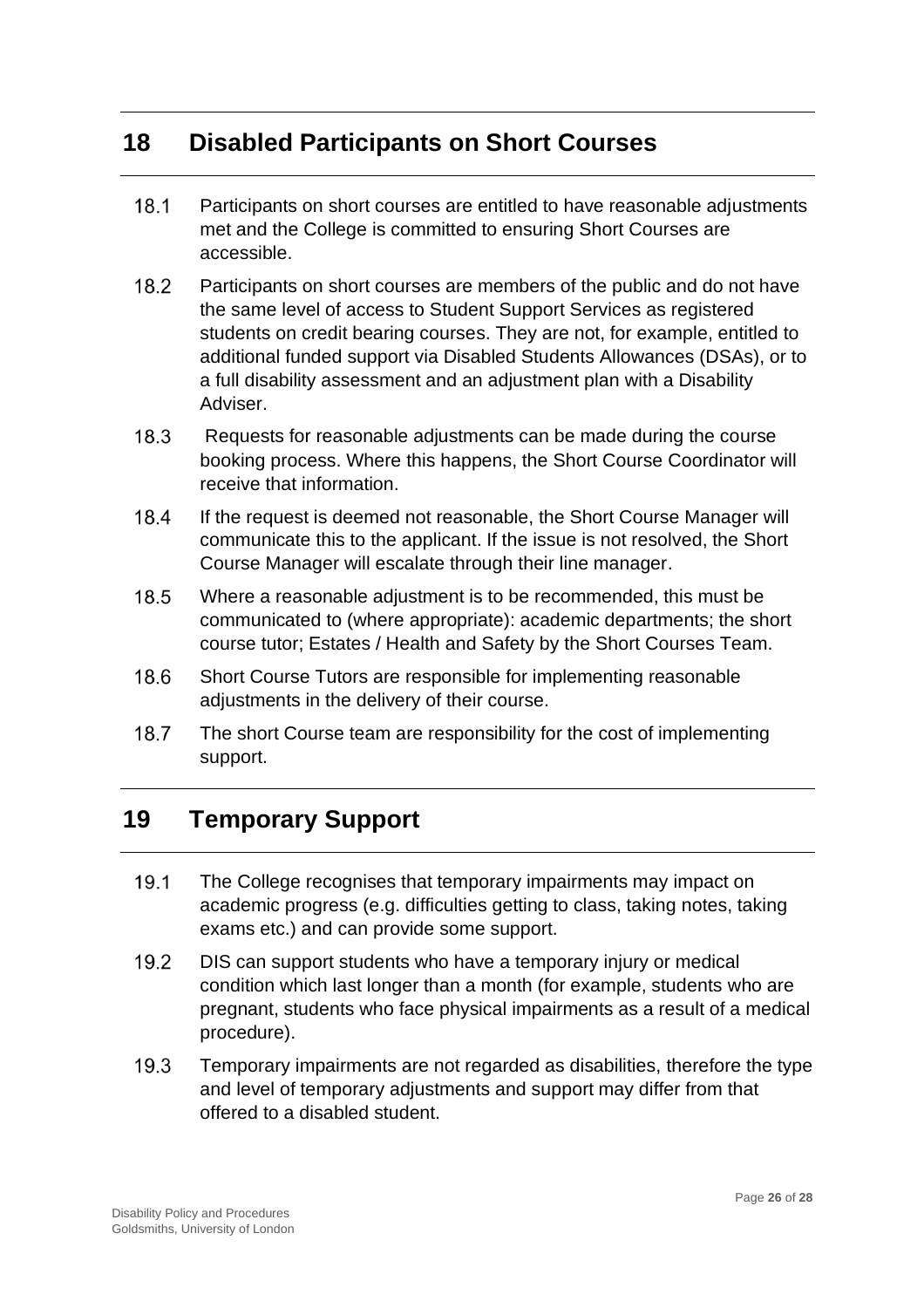- $19.4$ Students may register with DIS in the usual way and will need to provide evidence of their temporary impairment, the likely impact on studies, with expected duration dates.
- $19.5$ A short-term Reasonable Adjustment Support Agreement can be put in place to help with accessing teaching, learning and assessment.

## <span id="page-26-0"></span>**20 Feedback and complaints**

- $20.1$ All informal feedback and complaints should be provided to the Deputy Head of Disability and Wellbeing in the first instance.
- 20.2 Students raising concerns under the Disability Policy should seek to resolve concerns under 19.1 where possible. However Students can also use the [Student Complaints Procedure](https://www.gold.ac.uk/students/appealsandcomplaints/studentcomplaints/) if they are dissatisfied with any aspect of this policy.

## <span id="page-26-1"></span>**21 Appendix A: Related Policies and Procedures:**

[Student Attendance](https://www.gold.ac.uk/media/docs/gam/Student-Attendance-Policy.pdf) Policy

[Policy and Procedure on Sexual Violence, Sexual Harassment, Stalking, Domestic](https://www.gold.ac.uk/media/documents-by-section/about-us/governance/policies/Goldsmiths-policy-on-sexual-violence-harassment-misconduct.pdf)  [Violence and Sexual Misconduct](https://www.gold.ac.uk/media/documents-by-section/about-us/governance/policies/Goldsmiths-policy-on-sexual-violence-harassment-misconduct.pdf) [Student Appeals and Complaints](https://www.gold.ac.uk/students/appealsandcomplaints/) Procedure [Equality and Diversity](https://www.gold.ac.uk/equality-diversity/) Statement [Health & Safety Policy and procedure](https://www.gold.ac.uk/media/docs/estates/Health-and-Safety-Policy.pdf) PEEPs [Policy for the admittance of students under the age of eighteen](https://www.gold.ac.uk/media/docs/gam/Admittance-of-Students-Under-the-Age-of-18-Policy.pdf) [Safeguarding Policy](https://www.gold.ac.uk/media/docs/public-information/Safeguarding-Policy.pdf) [Fitness to study Policy and Procedure](https://www.gold.ac.uk/media/docs/gam/Fitness-to-Study-Policy-and-Procedures.pdf)

## <span id="page-26-2"></span>**22 Appendix B: Definitions**

Below are key definitions in relation to this policy document.

**Disability**: A disability is defined as a physical or mental impairment that is likely to have a substantial and long term effect on an individual's ability to carry out day to day activities. Long term is defined as a condition that has lasted for a year and a day, a condition that is likely to last for a year and a day or a condition that will last for the duration of the individual's lifetime.